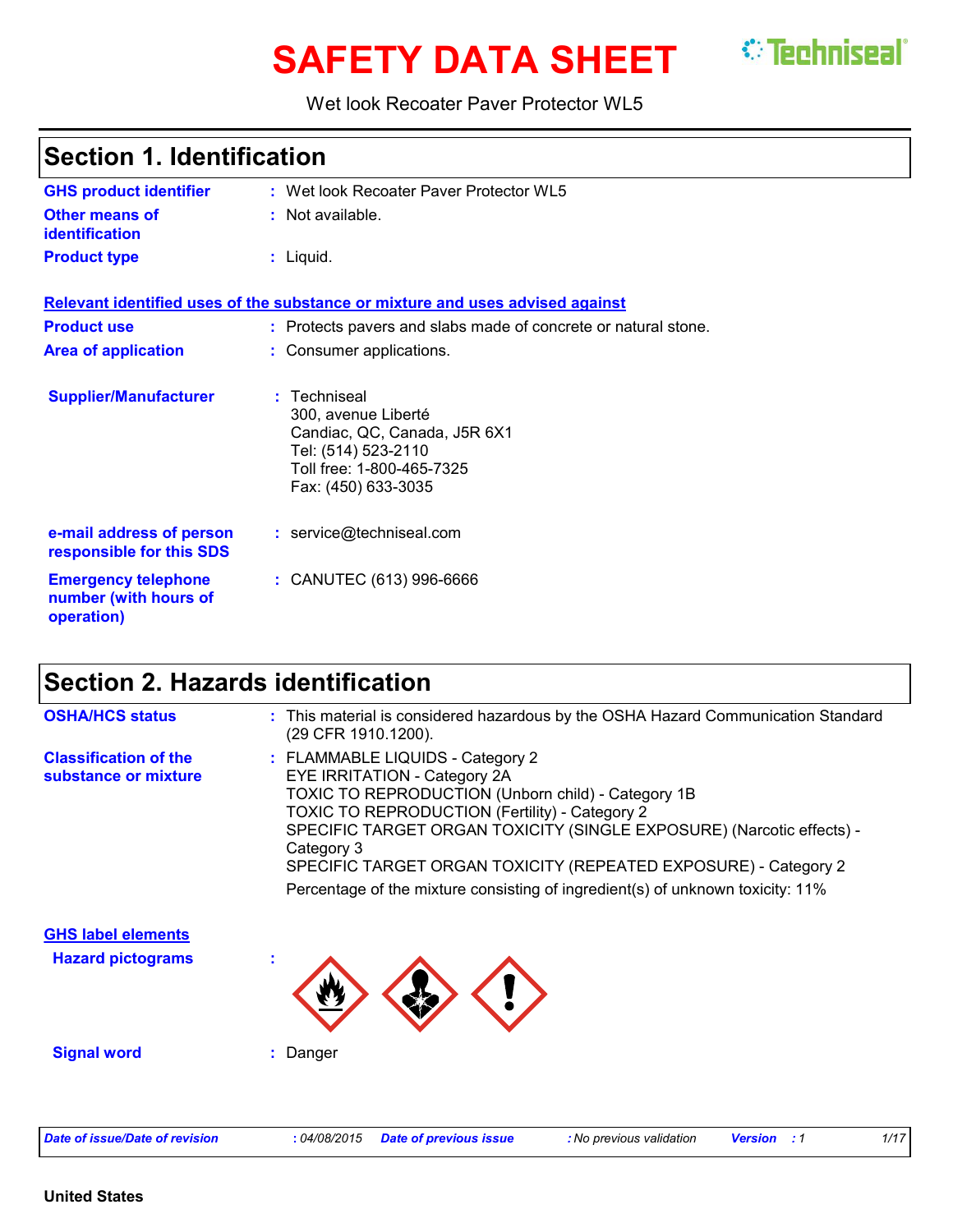# **Section 2. Hazards identification**

| <b>Hazard statements</b>                   | : Highly flammable liquid and vapor.<br>Causes serious eye irritation.<br>May damage the unborn child.<br>Suspected of damaging fertility.<br>May cause drowsiness and dizziness.<br>May cause damage to organs through prolonged or repeated exposure.                                                                                                                                                                                                                                                                                                                                                                                                               |
|--------------------------------------------|-----------------------------------------------------------------------------------------------------------------------------------------------------------------------------------------------------------------------------------------------------------------------------------------------------------------------------------------------------------------------------------------------------------------------------------------------------------------------------------------------------------------------------------------------------------------------------------------------------------------------------------------------------------------------|
| <b>Precautionary statements</b>            |                                                                                                                                                                                                                                                                                                                                                                                                                                                                                                                                                                                                                                                                       |
| <b>General</b>                             | : Read label before use. Keep out of reach of children. If medical advice is needed, have<br>product container or label at hand.                                                                                                                                                                                                                                                                                                                                                                                                                                                                                                                                      |
| <b>Prevention</b>                          | : Obtain special instructions before use. Do not handle until all safety precautions have<br>been read and understood. Use personal protective equipment as required. Wear<br>protective gloves. Wear eye or face protection. Keep away from heat, hot surfaces,<br>sparks, open flames and other ignition sources. No smoking. Use explosion-proof<br>electrical, ventilating, lighting and all material-handling equipment. Use only non-<br>sparking tools. Take precautionary measures against static discharge. Keep container<br>tightly closed. Use only outdoors or in a well-ventilated area. Do not breathe vapor.<br>Wash hands thoroughly after handling. |
| <b>Response</b>                            | : Get medical attention if you feel unwell. IF exposed or concerned: Get medical<br>attention. IF INHALED: Remove victim to fresh air and keep at rest in a position<br>comfortable for breathing. Call a POISON CENTER or physician if you feel unwell. IF<br>ON SKIN (or hair): Take off immediately all contaminated clothing. Rinse skin with<br>water or shower. IF IN EYES: Rinse cautiously with water for several minutes. Remove<br>contact lenses, if present and easy to do. Continue rinsing. If eye irritation persists: Get<br>medical attention.                                                                                                       |
| <b>Storage</b>                             | : Store locked up. Store in a well-ventilated place. Keep cool.                                                                                                                                                                                                                                                                                                                                                                                                                                                                                                                                                                                                       |
| <b>Disposal</b>                            | : Dispose of contents and container in accordance with all local, regional, national and<br>international regulations.                                                                                                                                                                                                                                                                                                                                                                                                                                                                                                                                                |
| <b>Supplemental label</b><br>elements      | : Avoid contact with skin and clothing. Wash thoroughly after handling.                                                                                                                                                                                                                                                                                                                                                                                                                                                                                                                                                                                               |
| <b>Hazards not otherwise</b><br>classified | : Defatting to the skin. Prolonged or repeated contact may dry skin and cause irritation.                                                                                                                                                                                                                                                                                                                                                                                                                                                                                                                                                                             |

# **Section 3. Composition/information on ingredients**

| Substance/mixture     | : Mixture        |
|-----------------------|------------------|
| <b>Other means of</b> | : Not available. |
| <b>identification</b> |                  |

#### **CAS number/other identifiers**

| <b>CAS number</b><br>: Not applicable.   |                                             |               |                   |
|------------------------------------------|---------------------------------------------|---------------|-------------------|
| <b>Product code</b><br>: Not available.  |                                             |               |                   |
| <b>Ingredient name</b>                   | <b>Other names</b>                          | $\frac{1}{2}$ | <b>CAS number</b> |
| tert-butyl acetate                       | tert-butyl acetate                          | 60-100        | 540-88-5          |
| acetone                                  | acetone                                     | $10-30$       | 67-64-1           |
| Solvent naphtha (petroleum), light arom. | Solvent naphtha<br>(petroleum), light arom. | $1 - 5$       | 64742-95-6        |
| 1,2,4-trimethylbenzene                   | 1,2,4-trimethylbenzene                      | l 1-5         | 95-63-6           |
| <b>BBP</b>                               | benzyl butyl phthalate                      | $0.1 - 1$     | 85-68-7           |
| xylene                                   | xylene                                      | $0.1 - 1$     | 1330-20-7         |

Any concentration shown as a range is to protect confidentiality or is due to batch variation.

| Date of issue/Date of revision | : 04/08/2015 Date of previous issue | : No previous validation | <b>Version</b> : 1 | 2/17 |
|--------------------------------|-------------------------------------|--------------------------|--------------------|------|
|--------------------------------|-------------------------------------|--------------------------|--------------------|------|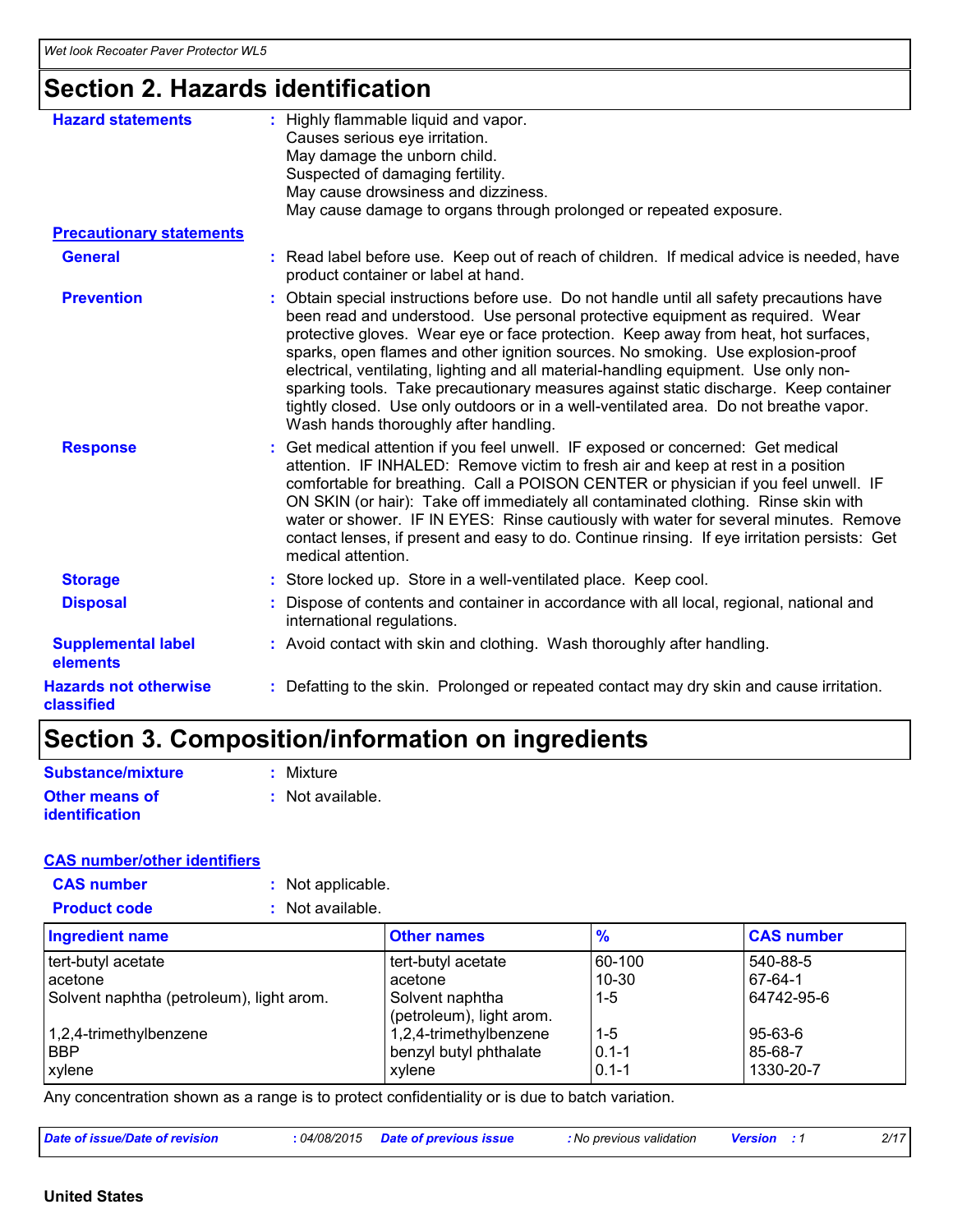### **Section 3. Composition/information on ingredients**

**There are no additional ingredients present which, within the current knowledge of the supplier and in the concentrations applicable, are classified as hazardous to health and hence require reporting in this section.**

### **Section 4. First aid measures**

| <b>Description of necessary first aid measures</b> |                                                                                                                                                                                                                                                                                                                                                                                                                                                                                                                                                                                                                                                                                                                                                                                                                            |
|----------------------------------------------------|----------------------------------------------------------------------------------------------------------------------------------------------------------------------------------------------------------------------------------------------------------------------------------------------------------------------------------------------------------------------------------------------------------------------------------------------------------------------------------------------------------------------------------------------------------------------------------------------------------------------------------------------------------------------------------------------------------------------------------------------------------------------------------------------------------------------------|
| <b>Eye contact</b>                                 | : Immediately flush eyes with plenty of water, occasionally lifting the upper and lower<br>eyelids. Check for and remove any contact lenses. Continue to rinse for at least 10<br>minutes. Get medical attention.                                                                                                                                                                                                                                                                                                                                                                                                                                                                                                                                                                                                          |
| <b>Inhalation</b>                                  | : Remove victim to fresh air and keep at rest in a position comfortable for breathing. If it<br>is suspected that fumes are still present, the rescuer should wear an appropriate mask<br>or self-contained breathing apparatus. If not breathing, if breathing is irregular or if<br>respiratory arrest occurs, provide artificial respiration or oxygen by trained personnel. It<br>may be dangerous to the person providing aid to give mouth-to-mouth resuscitation.<br>Get medical attention. If necessary, call a poison center or physician. If unconscious,<br>place in recovery position and get medical attention immediately. Maintain an open<br>airway. Loosen tight clothing such as a collar, tie, belt or waistband.                                                                                       |
| <b>Skin contact</b>                                | : Wash skin thoroughly with soap and water or use recognized skin cleanser. Remove<br>contaminated clothing and shoes. Wash contaminated clothing thoroughly with water<br>before removing it, or wear gloves. Continue to rinse for at least 10 minutes. Get<br>medical attention. Wash clothing before reuse. Clean shoes thoroughly before reuse.                                                                                                                                                                                                                                                                                                                                                                                                                                                                       |
| <b>Ingestion</b>                                   | : Wash out mouth with water. Remove dentures if any. Remove victim to fresh air and<br>keep at rest in a position comfortable for breathing. If material has been swallowed and<br>the exposed person is conscious, give small quantities of water to drink. Stop if the<br>exposed person feels sick as vomiting may be dangerous. Do not induce vomiting<br>unless directed to do so by medical personnel. If vomiting occurs, the head should be<br>kept low so that vomit does not enter the lungs. Get medical attention. If necessary, call<br>a poison center or physician. Never give anything by mouth to an unconscious person.<br>If unconscious, place in recovery position and get medical attention immediately.<br>Maintain an open airway. Loosen tight clothing such as a collar, tie, belt or waistband. |

|                                       | <b>Most important symptoms/effects, acute and delayed</b>                                                                                                                                         |
|---------------------------------------|---------------------------------------------------------------------------------------------------------------------------------------------------------------------------------------------------|
| <b>Potential acute health effects</b> |                                                                                                                                                                                                   |
| <b>Eye contact</b>                    | : Causes serious eye irritation.                                                                                                                                                                  |
| <b>Inhalation</b>                     | : Can cause central nervous system (CNS) depression. May cause drowsiness and<br>dizziness.                                                                                                       |
| <b>Skin contact</b>                   | : Defatting to the skin. May cause skin dryness and irritation.                                                                                                                                   |
| <b>Ingestion</b>                      | : Can cause central nervous system (CNS) depression.                                                                                                                                              |
| Over-exposure signs/symptoms          |                                                                                                                                                                                                   |
| <b>Eye contact</b>                    | : Adverse symptoms may include the following:<br>pain or irritation<br>watering<br>redness                                                                                                        |
| <b>Inhalation</b>                     | : Adverse symptoms may include the following:<br>nausea or vomiting<br>headache<br>drowsiness/fatigue<br>dizziness/vertigo<br>unconsciousness<br>reduced fetal weight<br>increase in fetal deaths |
| <b>Date of issue/Date of revision</b> | 3/17<br>:04/08/2015<br><b>Date of previous issue</b><br>: No previous validation<br>Version<br>: 1                                                                                                |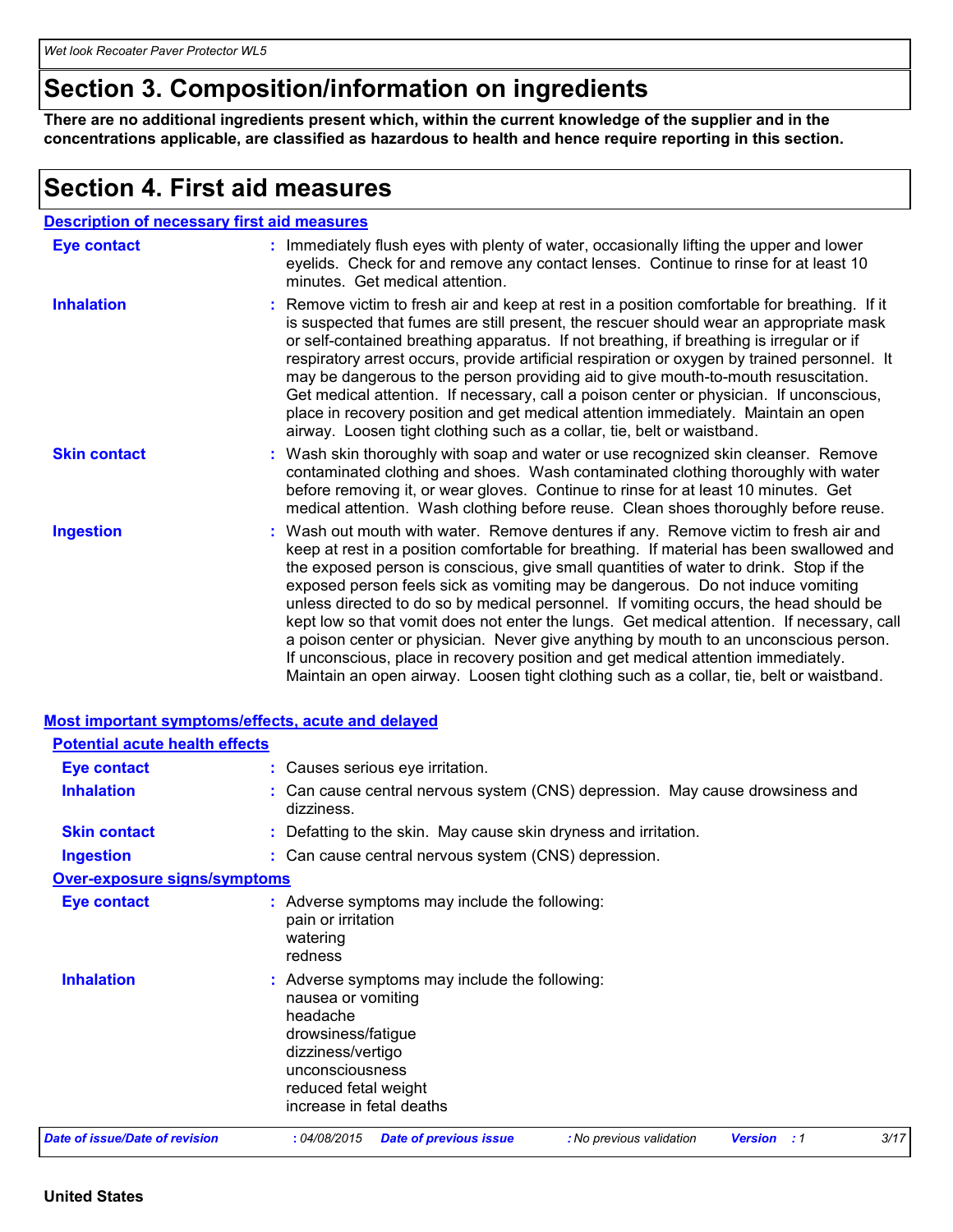### **Section 4. First aid measures**

|                                   | skeletal malformations                                                                                                                                                                                                                                                                                                                                                   |
|-----------------------------------|--------------------------------------------------------------------------------------------------------------------------------------------------------------------------------------------------------------------------------------------------------------------------------------------------------------------------------------------------------------------------|
| <b>Skin contact</b>               | : Adverse symptoms may include the following:<br>irritation<br>dryness<br>cracking<br>reduced fetal weight<br>increase in fetal deaths<br>skeletal malformations                                                                                                                                                                                                         |
| <b>Ingestion</b>                  | : Adverse symptoms may include the following:<br>reduced fetal weight<br>increase in fetal deaths<br>skeletal malformations                                                                                                                                                                                                                                              |
|                                   | Indication of immediate medical attention and special treatment needed, if necessary                                                                                                                                                                                                                                                                                     |
| <b>Notes to physician</b>         | : Treat symptomatically. Contact poison treatment specialist immediately if large<br>quantities have been ingested or inhaled.                                                                                                                                                                                                                                           |
| <b>Specific treatments</b>        | : No specific treatment.                                                                                                                                                                                                                                                                                                                                                 |
| <b>Protection of first-aiders</b> | : No action shall be taken involving any personal risk or without suitable training. If it is<br>suspected that fumes are still present, the rescuer should wear an appropriate mask or<br>self-contained breathing apparatus. It may be dangerous to the person providing aid to<br>give mouth-to-mouth resuscitation. Wash contaminated clothing thoroughly with water |

before removing it, or wear gloves.

**See toxicological information (Section 11)**

### **Section 5. Fire-fighting measures**

| <b>Extinguishing media</b>                               |                                                                                                                                                                                                                                                                                                                               |
|----------------------------------------------------------|-------------------------------------------------------------------------------------------------------------------------------------------------------------------------------------------------------------------------------------------------------------------------------------------------------------------------------|
| <b>Suitable extinguishing</b><br>media                   | : Use dry chemical, $CO2$ , water spray (fog) or foam.                                                                                                                                                                                                                                                                        |
| <b>Unsuitable extinguishing</b><br>media                 | : Do not use water jet.                                                                                                                                                                                                                                                                                                       |
| <b>Specific hazards arising</b><br>from the chemical     | : Highly flammable liquid and vapor. In a fire or if heated, a pressure increase will occur<br>and the container may burst, with the risk of a subsequent explosion. Runoff to sewer<br>may create fire or explosion hazard.                                                                                                  |
| <b>Hazardous thermal</b><br>decomposition products       | : Decomposition products may include the following materials:<br>carbon dioxide<br>carbon monoxide                                                                                                                                                                                                                            |
| <b>Special protective actions</b><br>for fire-fighters   | : Promptly isolate the scene by removing all persons from the vicinity of the incident if<br>there is a fire. No action shall be taken involving any personal risk or without suitable<br>training. Move containers from fire area if this can be done without risk. Use water<br>spray to keep fire-exposed containers cool. |
| <b>Special protective</b><br>equipment for fire-fighters | : Fire-fighters should wear appropriate protective equipment and self-contained breathing<br>apparatus (SCBA) with a full face-piece operated in positive pressure mode.                                                                                                                                                      |

*Date of issue/Date of revision* **:** *04/08/2015 Date of previous issue : No previous validation Version : 1 4/17*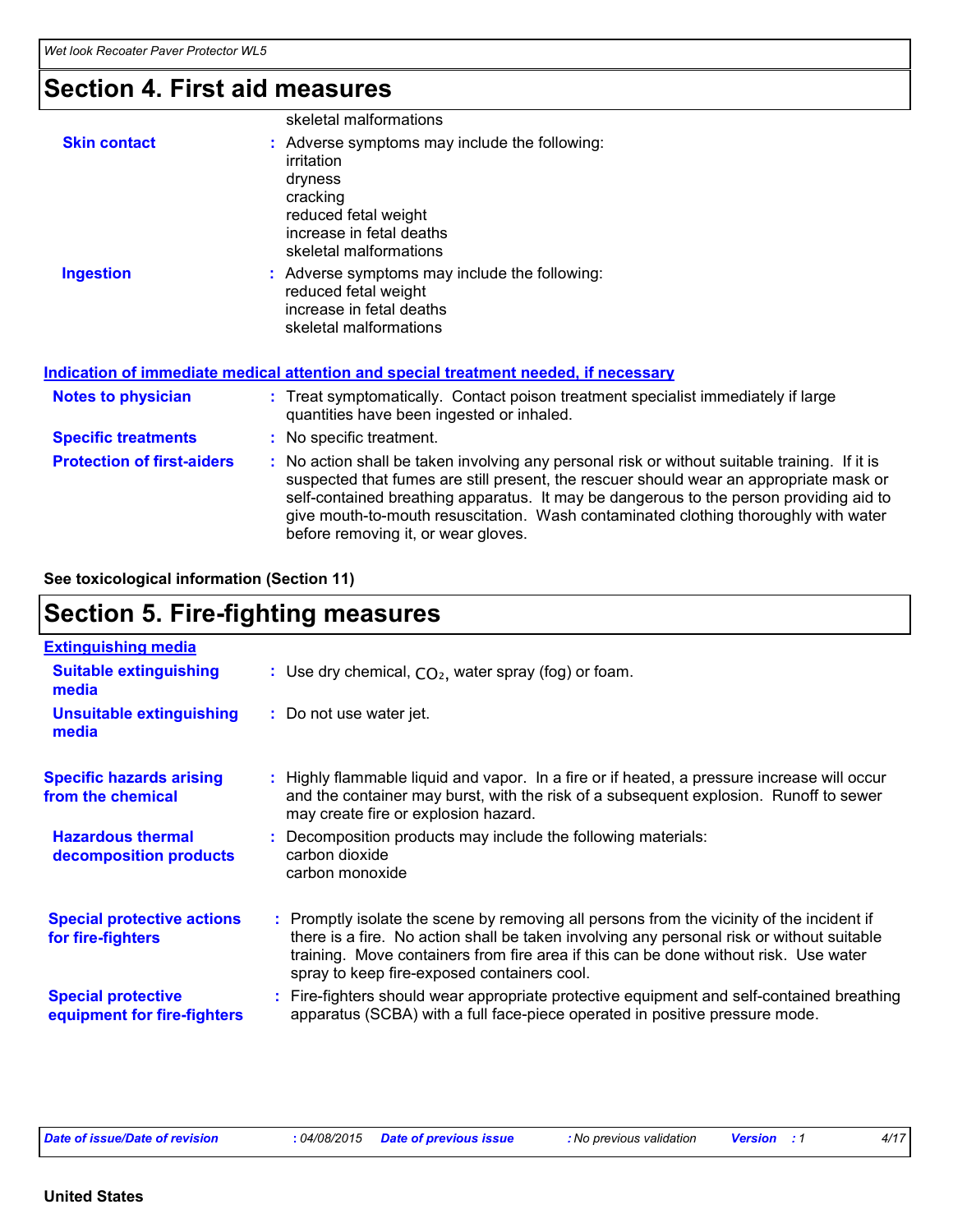# **Section 6. Accidental release measures**

|                                                              | Personal precautions, protective equipment and emergency procedures                                                                                                                                                                                                                                                                                                                                                                                                                                                                                                                                                                                                                                                |
|--------------------------------------------------------------|--------------------------------------------------------------------------------------------------------------------------------------------------------------------------------------------------------------------------------------------------------------------------------------------------------------------------------------------------------------------------------------------------------------------------------------------------------------------------------------------------------------------------------------------------------------------------------------------------------------------------------------------------------------------------------------------------------------------|
| For non-emergency<br>personnel                               | : No action shall be taken involving any personal risk or without suitable training.<br>Evacuate surrounding areas. Keep unnecessary and unprotected personnel from<br>entering. Do not touch or walk through spilled material. Shut off all ignition sources. No<br>flares, smoking or flames in hazard area. Avoid breathing vapor or mist. Provide<br>adequate ventilation. Wear appropriate respirator when ventilation is inadequate. Put<br>on appropriate personal protective equipment.                                                                                                                                                                                                                    |
| For emergency responders                                     | : If specialised clothing is required to deal with the spillage, take note of any information in<br>Section 8 on suitable and unsuitable materials. See also the information in "For non-<br>emergency personnel".                                                                                                                                                                                                                                                                                                                                                                                                                                                                                                 |
| <b>Environmental precautions</b>                             | : Avoid dispersal of spilled material and runoff and contact with soil, waterways, drains<br>and sewers. Inform the relevant authorities if the product has caused environmental<br>pollution (sewers, waterways, soil or air).                                                                                                                                                                                                                                                                                                                                                                                                                                                                                    |
| <b>Methods and materials for containment and cleaning up</b> |                                                                                                                                                                                                                                                                                                                                                                                                                                                                                                                                                                                                                                                                                                                    |
| <b>Small spill</b>                                           | : Stop leak if without risk. Move containers from spill area. Use spark-proof tools and<br>explosion-proof equipment. Dilute with water and mop up if water-soluble. Alternatively,<br>or if water-insoluble, absorb with an inert dry material and place in an appropriate waste<br>disposal container. Dispose of via a licensed waste disposal contractor.                                                                                                                                                                                                                                                                                                                                                      |
| <b>Large spill</b>                                           | : Stop leak if without risk. Move containers from spill area. Use spark-proof tools and<br>explosion-proof equipment. Approach release from upwind. Prevent entry into sewers,<br>water courses, basements or confined areas. Wash spillages into an effluent treatment<br>plant or proceed as follows. Contain and collect spillage with non-combustible,<br>absorbent material e.g. sand, earth, vermiculite or diatomaceous earth and place in<br>container for disposal according to local regulations (see Section 13). Dispose of via a<br>licensed waste disposal contractor. Contaminated absorbent material may pose the<br>same hazard as the spilled product. Note: see Section 1 for emergency contact |

# **Section 7. Handling and storage**

| <b>Precautions for safe handling</b>             |                                                                                                                                                                                                                                                                                                                                                                                                                                                                                                                                                                                                                                                                                                                                                                                                                                                                                                                                                                                                                                       |
|--------------------------------------------------|---------------------------------------------------------------------------------------------------------------------------------------------------------------------------------------------------------------------------------------------------------------------------------------------------------------------------------------------------------------------------------------------------------------------------------------------------------------------------------------------------------------------------------------------------------------------------------------------------------------------------------------------------------------------------------------------------------------------------------------------------------------------------------------------------------------------------------------------------------------------------------------------------------------------------------------------------------------------------------------------------------------------------------------|
| <b>Protective measures</b>                       | : Put on appropriate personal protective equipment (see Section 8). Avoid exposure -<br>obtain special instructions before use. Avoid exposure during pregnancy. Do not<br>handle until all safety precautions have been read and understood. Do not get in eyes<br>or on skin or clothing. Do not breathe vapor or mist. Do not ingest. Use only with<br>adequate ventilation. Wear appropriate respirator when ventilation is inadequate. Do<br>not enter storage areas and confined spaces unless adequately ventilated. Keep in the<br>original container or an approved alternative made from a compatible material, kept<br>tightly closed when not in use. Store and use away from heat, sparks, open flame or<br>any other ignition source. Use explosion-proof electrical (ventilating, lighting and<br>material handling) equipment. Use only non-sparking tools. Take precautionary<br>measures against electrostatic discharges. Empty containers retain product residue and<br>can be hazardous. Do not reuse container. |
| <b>Advice on general</b><br>occupational hygiene | : Eating, drinking and smoking should be prohibited in areas where this material is<br>handled, stored and processed. Workers should wash hands and face before eating,<br>drinking and smoking. Remove contaminated clothing and protective equipment before<br>entering eating areas. See also Section 8 for additional information on hygiene<br>measures.                                                                                                                                                                                                                                                                                                                                                                                                                                                                                                                                                                                                                                                                         |

information and Section 13 for waste disposal.

| Date of issue/Date of revision | : 04/08/2015 Date of previous issue | : No previous validation | <b>Version</b> : 1 | 5/17 |
|--------------------------------|-------------------------------------|--------------------------|--------------------|------|
|--------------------------------|-------------------------------------|--------------------------|--------------------|------|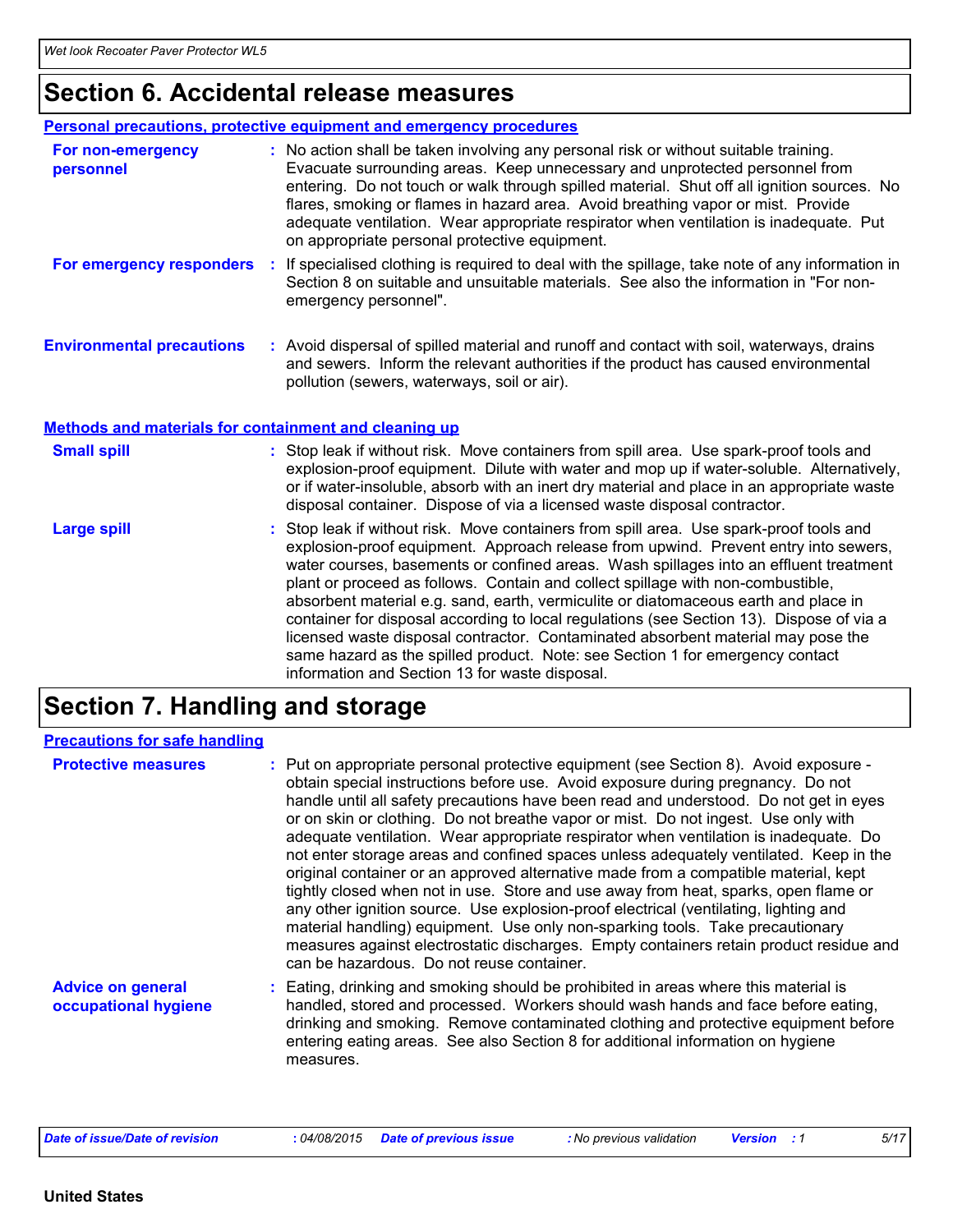### **Section 7. Handling and storage**

| <b>Conditions for safe storage,</b><br>including any<br><i>incompatibilities</i> | : Store in accordance with local regulations. Store in a segregated and approved area.<br>Store in original container protected from direct sunlight in a dry, cool and well-ventilated<br>area, away from incompatible materials (see Section 10) and food and drink. Store<br>locked up. Eliminate all ignition sources. Separate from oxidizing materials. Keep<br>container tightly closed and sealed until ready for use. Containers that have been<br>opened must be carefully resealed and kept upright to prevent leakage. Do not store in<br>unlabeled containers. Use appropriate containment to avoid environmental |
|----------------------------------------------------------------------------------|--------------------------------------------------------------------------------------------------------------------------------------------------------------------------------------------------------------------------------------------------------------------------------------------------------------------------------------------------------------------------------------------------------------------------------------------------------------------------------------------------------------------------------------------------------------------------------------------------------------------------------|
|                                                                                  | contamination.                                                                                                                                                                                                                                                                                                                                                                                                                                                                                                                                                                                                                 |

# **Section 8. Exposure controls/personal protection**

#### **Control parameters**

**Occupational exposure limits**

| <b>Ingredient name</b>                   | <b>Exposure limits</b>                                        |
|------------------------------------------|---------------------------------------------------------------|
| tert-butyl acetate                       | OSHA PEL 1989 (United States, 3/1989).                        |
|                                          | TWA: 200 ppm 8 hours.                                         |
|                                          | TWA: 950 mg/m <sup>3</sup> 8 hours.                           |
|                                          | ACGIH TLV (United States, 4/2014).                            |
|                                          | TWA: 200 ppm 8 hours.                                         |
|                                          | TWA: $950 \text{ mg/m}^3$ 8 hours.                            |
|                                          | NIOSH REL (United States, 10/2013).                           |
|                                          | TWA: 200 ppm 10 hours.                                        |
|                                          | TWA: 950 mg/m <sup>3</sup> 10 hours.                          |
|                                          | OSHA PEL (United States, 2/2013).                             |
|                                          | TWA: 200 ppm 8 hours.                                         |
|                                          | TWA: 950 mg/m <sup>3</sup> 8 hours.                           |
| acetone                                  |                                                               |
|                                          | ACGIH TLV (United States, 4/2014).                            |
|                                          | TWA: 500 ppm 8 hours.                                         |
|                                          | TWA: 1188 mg/m <sup>3</sup> 8 hours.                          |
|                                          | STEL: 750 ppm 15 minutes.                                     |
|                                          | STEL: 1782 mg/m <sup>3</sup> 15 minutes.                      |
|                                          | OSHA PEL 1989 (United States, 3/1989).                        |
|                                          | TWA: 750 ppm 8 hours.                                         |
|                                          | TWA: 1800 mg/m <sup>3</sup> 8 hours.                          |
|                                          | STEL: 1000 ppm 15 minutes.                                    |
|                                          | STEL: 2400 mg/m <sup>3</sup> 15 minutes.                      |
|                                          | NIOSH REL (United States, 10/2013).                           |
|                                          | TWA: 250 ppm 10 hours.                                        |
|                                          | TWA: 590 mg/m <sup>3</sup> 10 hours.                          |
|                                          | OSHA PEL (United States, 2/2013).                             |
|                                          | TWA: 1000 ppm 8 hours.                                        |
|                                          | TWA: 2400 mg/m <sup>3</sup> 8 hours.                          |
| Solvent naphtha (petroleum), light arom. | ACGIH TLV (United States, 4/2014).                            |
|                                          | TWA: 5 mg/m <sup>3</sup> 8 hours. Form: Mist                  |
|                                          | STEL: 10 mg/m <sup>3</sup> 15 minutes. Form: Mist             |
| 1,2,4-trimethylbenzene                   | <b>ACGIH TLV (United States, 4/2014).</b>                     |
|                                          | TWA: 25 ppm 8 hours.                                          |
|                                          | TWA: 123 mg/m <sup>3</sup> 8 hours.                           |
|                                          | OSHA PEL 1989 (United States, 3/1989).                        |
|                                          | TWA: 25 ppm 8 hours.                                          |
|                                          | TWA: $125 \text{ mg/m}^3$ 8 hours.                            |
|                                          | NIOSH REL (United States, 10/2013).                           |
|                                          |                                                               |
|                                          | TWA: 25 ppm 10 hours.<br>TWA: 125 mg/m <sup>3</sup> 10 hours. |
|                                          |                                                               |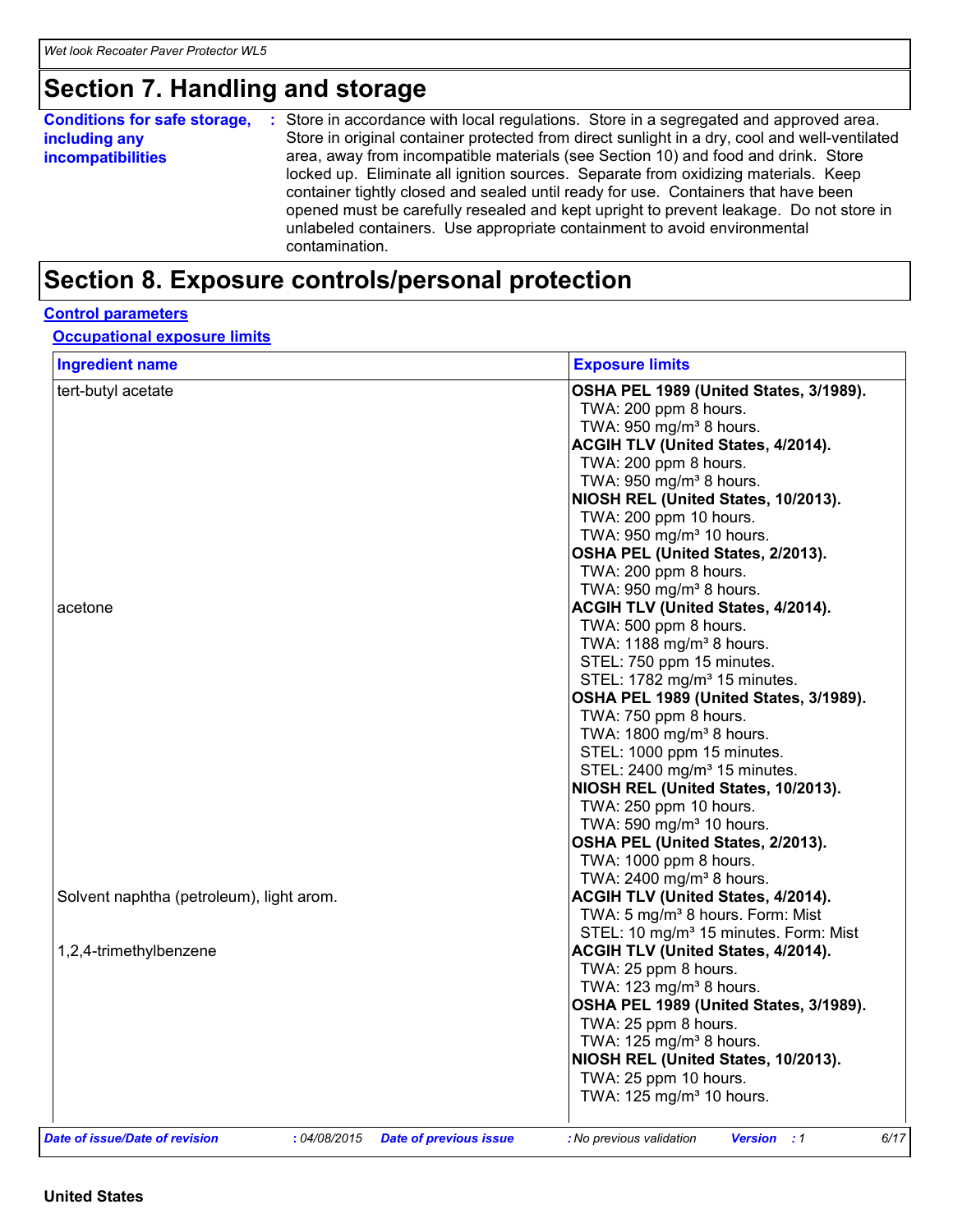### **Section 8. Exposure controls/personal protection**

| xylene | <b>ACGIH TLV (United States, 4/2014).</b> |
|--------|-------------------------------------------|
|        | TWA: 100 ppm 8 hours.                     |
|        | TWA: $434$ mg/m <sup>3</sup> 8 hours.     |
|        | STEL: 150 ppm 15 minutes.                 |
|        | STEL: 651 mg/m <sup>3</sup> 15 minutes.   |
|        | OSHA PEL 1989 (United States, 3/1989).    |
|        | STEL: 150 ppm 15 minutes.                 |
|        | STEL: 655 mg/m <sup>3</sup> 15 minutes.   |
|        | TWA: 100 ppm 8 hours.                     |
|        | TWA: $435 \text{ mg/m}^3$ 8 hours.        |
|        | OSHA PEL (United States, 2/2013).         |
|        | TWA: 100 ppm 8 hours.                     |
|        | TWA: $435 \text{ mg/m}^3$ 8 hours.        |

| <b>Appropriate engineering</b><br><b>controls</b> | : Use only with adequate ventilation. Use process enclosures, local exhaust ventilation or<br>other engineering controls to keep worker exposure to airborne contaminants below any<br>recommended or statutory limits. The engineering controls also need to keep gas,<br>vapor or dust concentrations below any lower explosive limits. Use explosion-proof<br>ventilation equipment. |
|---------------------------------------------------|-----------------------------------------------------------------------------------------------------------------------------------------------------------------------------------------------------------------------------------------------------------------------------------------------------------------------------------------------------------------------------------------|
|                                                   |                                                                                                                                                                                                                                                                                                                                                                                         |

**Environmental exposure controls :** Emissions from ventilation or work process equipment should be checked to ensure they comply with the requirements of environmental protection legislation. In some cases, fume scrubbers, filters or engineering modifications to the process equipment will be necessary to reduce emissions to acceptable levels.

| <b>Hygiene measures</b>      | : Wash hands, forearms and face thoroughly after handling chemical products, before<br>eating, smoking and using the lavatory and at the end of the working period.<br>Appropriate techniques should be used to remove potentially contaminated clothing.<br>Wash contaminated clothing before reusing. Ensure that eyewash stations and safety<br>showers are close to the workstation location.                                                                                                                                                                                                                      |
|------------------------------|------------------------------------------------------------------------------------------------------------------------------------------------------------------------------------------------------------------------------------------------------------------------------------------------------------------------------------------------------------------------------------------------------------------------------------------------------------------------------------------------------------------------------------------------------------------------------------------------------------------------|
| <b>Eye/face protection</b>   | : Safety eyewear complying with an approved standard should be used when a risk<br>assessment indicates this is necessary to avoid exposure to liquid splashes, mists,<br>gases or dusts. If contact is possible, the following protection should be worn, unless<br>the assessment indicates a higher degree of protection: chemical splash goggles.                                                                                                                                                                                                                                                                  |
| <b>Skin protection</b>       |                                                                                                                                                                                                                                                                                                                                                                                                                                                                                                                                                                                                                        |
| <b>Hand protection</b>       | : Chemical-resistant, impervious gloves complying with an approved standard should be<br>worn at all times when handling chemical products if a risk assessment indicates this is<br>necessary. Considering the parameters specified by the glove manufacturer, check<br>during use that the gloves are still retaining their protective properties. It should be<br>noted that the time to breakthrough for any glove material may be different for different<br>glove manufacturers. In the case of mixtures, consisting of several substances, the<br>protection time of the gloves cannot be accurately estimated. |
| <b>Body protection</b>       | : Personal protective equipment for the body should be selected based on the task being<br>performed and the risks involved and should be approved by a specialist before<br>handling this product. When there is a risk of ignition from static electricity, wear anti-<br>static protective clothing. For the greatest protection from static discharges, clothing<br>should include anti-static overalls, boots and gloves.                                                                                                                                                                                         |
| <b>Other skin protection</b> | : Appropriate footwear and any additional skin protection measures should be selected<br>based on the task being performed and the risks involved and should be approved by a<br>specialist before handling this product.                                                                                                                                                                                                                                                                                                                                                                                              |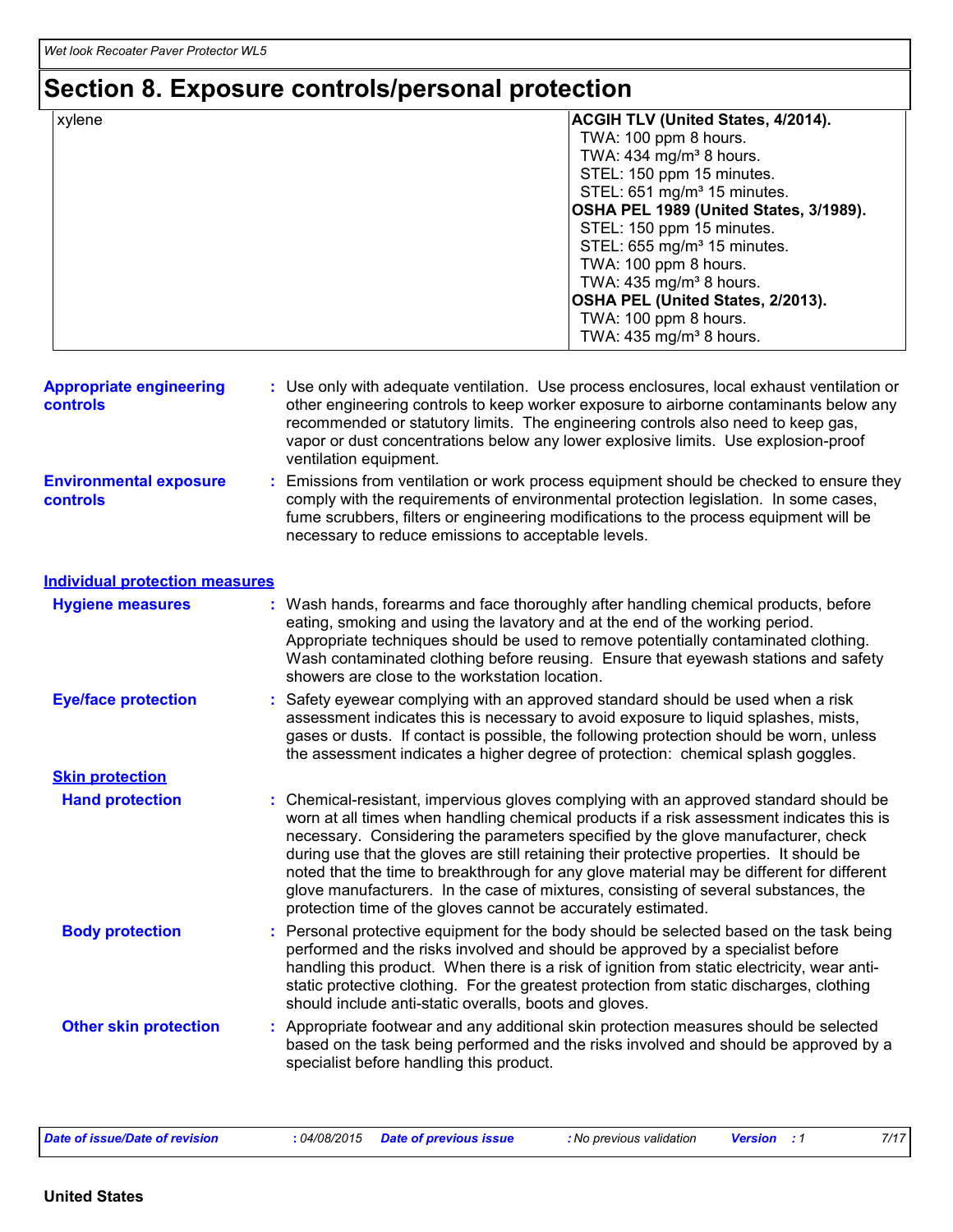### **Section 8. Exposure controls/personal protection**

#### **Respiratory protection :**

Use a properly fitted, air-purifying or air-fed respirator complying with an approved standard if a risk assessment indicates this is necessary. Respirator selection must be based on known or anticipated exposure levels, the hazards of the product and the safe working limits of the selected respirator.

### **Section 9. Physical and chemical properties**

| <b>Appearance</b>                                 |                                                         |
|---------------------------------------------------|---------------------------------------------------------|
| <b>Physical state</b>                             | $:$ Liquid.                                             |
| <b>Color</b>                                      | $:$ Clear.                                              |
| Odor                                              | Hydrocarbon.                                            |
| <b>Odor threshold</b>                             | Not available.<br>÷                                     |
| pH                                                | Not available.                                          |
| <b>Melting point</b>                              | ≤-50°C (≤-58°F)                                         |
| <b>Boiling point</b>                              | ≥150°C (≥302°F)                                         |
| <b>Flash point</b>                                | Closed cup: $\leq 4^{\circ}$ C ( $\leq 39.2^{\circ}$ F) |
| <b>Evaporation rate</b>                           | Not available.<br>÷                                     |
| <b>Flammability (solid, gas)</b>                  | : Not applicable.                                       |
| Lower and upper explosive<br>(flammable) limits   | : Not available.                                        |
| <b>Vapor pressure</b>                             | : Not available.                                        |
| <b>Vapor density</b>                              | Not available.                                          |
| <b>Relative density</b>                           | Not available.                                          |
| <b>Solubility</b>                                 | Not available.                                          |
| <b>Solubility in water</b>                        | Not available.                                          |
| <b>Partition coefficient: n-</b><br>octanol/water | : Not available.                                        |
| <b>Auto-ignition temperature</b>                  | : Not available.                                        |
| <b>Decomposition temperature</b>                  | Not available.                                          |
| <b>SADT</b>                                       | Not available.                                          |
| <b>Viscosity</b>                                  | Dynamic (room temperature): 7.5 mPa s (7.5 cP)          |
| <b>Density</b>                                    | : $0.879$ g/cm <sup>3</sup>                             |

### **Section 10. Stability and reactivity**

| <b>Reactivity</b>                                   | : No specific test data related to reactivity available for this product or its ingredients.                                                                                 |  |  |  |  |
|-----------------------------------------------------|------------------------------------------------------------------------------------------------------------------------------------------------------------------------------|--|--|--|--|
| <b>Chemical stability</b>                           | : The product is stable.                                                                                                                                                     |  |  |  |  |
| <b>Possibility of hazardous</b><br><b>reactions</b> | : Under normal conditions of storage and use, hazardous reactions will not occur.                                                                                            |  |  |  |  |
|                                                     | Under normal conditions of storage and use, hazardous polymerization will not occur.                                                                                         |  |  |  |  |
| <b>Conditions to avoid</b>                          | : Avoid all possible sources of ignition (spark or flame). Do not pressurize, cut, weld,<br>braze, solder, drill, grind or expose containers to heat or sources of ignition. |  |  |  |  |
| <b>Incompatible materials</b>                       | : Reactive or incompatible with the following materials: acids and alkalis.                                                                                                  |  |  |  |  |
| Date of issue/Date of revision                      | 8/17<br><b>Date of previous issue</b><br>: No previous validation<br>:04/08/2015<br><b>Version</b> : 1                                                                       |  |  |  |  |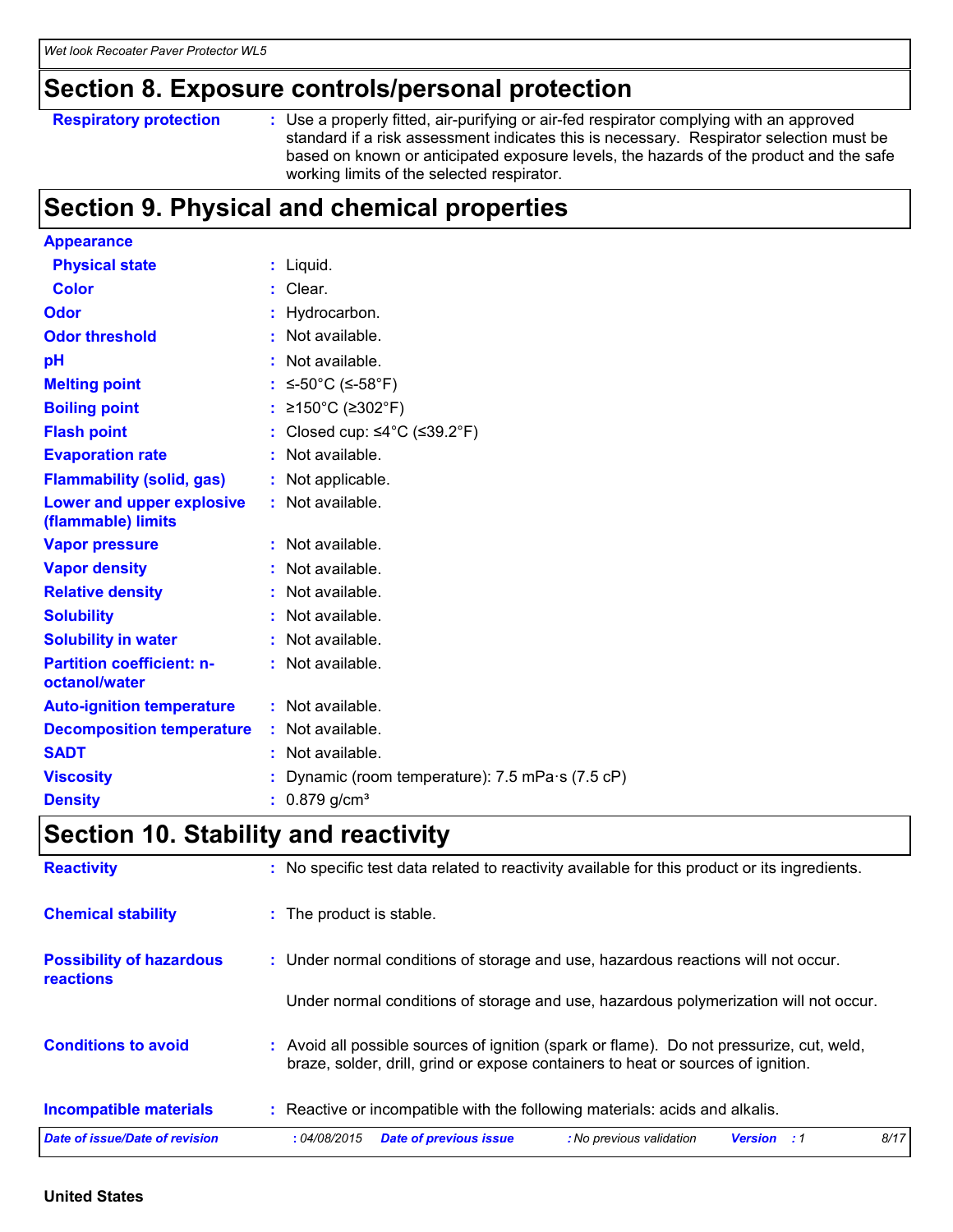### **Section 10. Stability and reactivity**

**Hazardous decomposition products** Under normal conditions of storage and use, hazardous decomposition products should **:** not be produced.

### **Section 11. Toxicological information**

#### **Information on toxicological effects**

#### **Acute toxicity**

| <b>Product/ingredient name</b> | <b>Result</b>                          | <b>Species</b> | <b>Dose</b>             | <b>Exposure</b> |
|--------------------------------|----------------------------------------|----------------|-------------------------|-----------------|
| tert-butyl acetate             | LD50 Oral                              | Rat            | 4100 mg/kg              |                 |
| acetone                        | LC50 Inhalation Dusts and mists        | Rat            | 76 mg/l                 | 4 hours         |
|                                | <b>LC50 Inhalation Vapor</b>           | Rat - Male     | 30000 ppm               | 4 hours         |
|                                | LD50 Dermal                            | Rabbit         | >15800 mg/kg            |                 |
|                                | LD50 Oral                              | Rat            | 5800 mg/kg              |                 |
| Solvent naphtha (petroleum),   | LD50 Oral                              | Rat            | 8400 mg/kg              |                 |
| light arom.                    |                                        |                |                         |                 |
| 1,2,4-trimethylbenzene         | <b>LC50 Inhalation Dusts and mists</b> | Rat            | 18000 mg/m <sup>3</sup> | 4 hours         |
|                                | LD50 Dermal                            | Rabbit         | >3160 mg/kg             |                 |
|                                | LD50 Oral                              | Rat            | 3280 mg/kg              |                 |
| <b>BBP</b>                     | LD50 Dermal                            | Rabbit         | >10000 mg/kg            |                 |
|                                | LD50 Dermal                            | Rat            | 6700 mg/kg              |                 |
|                                | LD50 Oral                              | Rat            | 2330 mg/kg              |                 |
| xylene                         | <b>LC50 Inhalation Vapor</b>           | Rat            | 5000 ppm                | 4 hours         |
|                                | LD50 Dermal                            | Rabbit         | >4200 mg/kg             |                 |
|                                | LD50 Oral                              | Rat            | 4300 mg/kg              |                 |

#### **Irritation/Corrosion**

| <b>Product/ingredient name</b> | <b>Result</b>            | <b>Species</b> | <b>Score</b>             | <b>Exposure</b> | <b>Observation</b>       |
|--------------------------------|--------------------------|----------------|--------------------------|-----------------|--------------------------|
| tert-butyl acetate             | Eyes - Mild irritant     | Rabbit         |                          | 100             | $\blacksquare$           |
|                                |                          |                |                          | microliters     |                          |
|                                | Skin - Mild irritant     | Rabbit         | $\overline{\phantom{0}}$ | 24 hours 500    | $\overline{\phantom{a}}$ |
|                                |                          |                |                          | microliters     |                          |
| acetone                        | Eyes - Mild irritant     | Rabbit         |                          | 10 microliters  |                          |
|                                | Eyes - Moderate irritant | Rabbit         |                          | 24 hours 20     |                          |
|                                |                          |                |                          | milligrams      |                          |
|                                | Eyes - Severe irritant   | Rabbit         |                          | 20 milligrams   |                          |
|                                | Skin - Mild irritant     | Rabbit         |                          | 24 hours 500    |                          |
|                                |                          |                |                          | milligrams      |                          |
|                                | Skin - Mild irritant     | Rabbit         |                          | 395             |                          |
|                                |                          |                |                          | milligrams      |                          |
| xylene                         | Eyes - Severe irritant   | Rabbit         |                          | 24 hours 5      | $\overline{\phantom{a}}$ |
|                                |                          |                |                          | milligrams      |                          |
|                                | Skin - Mild irritant     | Rat            |                          | 8 hours 60      | $\overline{\phantom{a}}$ |
|                                |                          |                |                          | microliters     |                          |
|                                | Skin - Moderate irritant | Rabbit         |                          | 24 hours 500    |                          |
|                                |                          |                |                          | milligrams      |                          |
|                                | Skin - Moderate irritant | Rabbit         |                          | 100 Percent     | $\overline{\phantom{a}}$ |

#### **Sensitization**

Not available.

#### **Mutagenicity**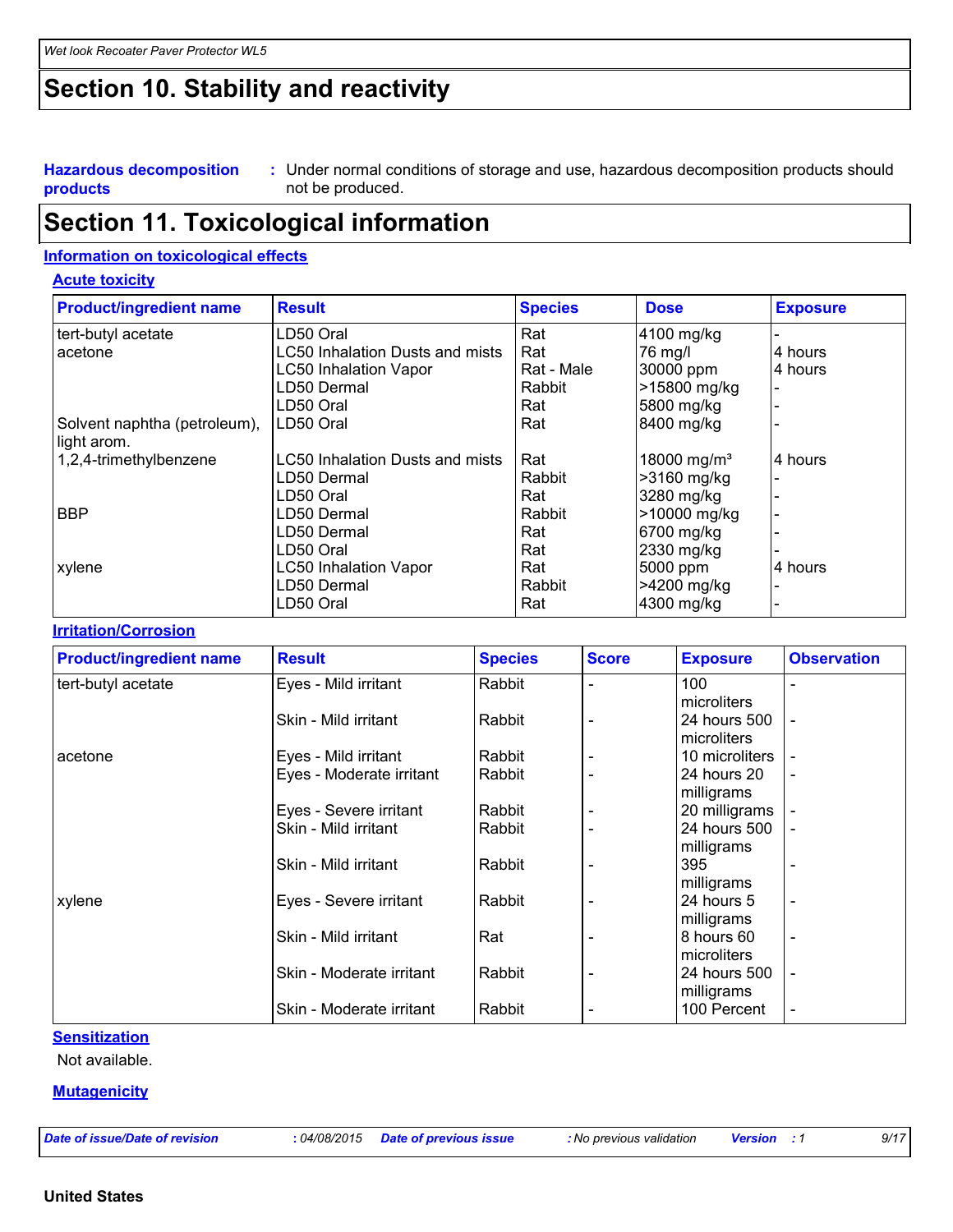### **Section 11. Toxicological information**

#### Not available.

#### **Carcinogenicity**

Not available.

#### **Classification**

| <b>Product/ingredient name</b> | <b>OSHA</b> | <b>IARC</b> | <b>NTP</b> |
|--------------------------------|-------------|-------------|------------|
| <b>BBP</b>                     |             |             |            |
| <b>xylene</b>                  |             | N           |            |

#### **Reproductive toxicity**

Not available.

#### **Teratogenicity**

Not available.

#### **Specific target organ toxicity (single exposure)**

| <b>Name</b>                                                               | <b>Category</b>                        | <b>Route of</b><br>exposure                           | <b>Target organs</b>                                                                            |
|---------------------------------------------------------------------------|----------------------------------------|-------------------------------------------------------|-------------------------------------------------------------------------------------------------|
| tert-butyl acetate<br>acetone<br>Solvent naphtha (petroleum), light arom. | Category 3<br>Category 3<br>Category 3 | Not applicable.<br>Not applicable.<br>Not applicable. | Narcotic effects<br>Narcotic effects<br>Respiratory tract<br>irritation and<br>Narcotic effects |
| 1,2,4-trimethylbenzene                                                    | Category 3                             | Not applicable.                                       | Respiratory tract<br>irritation and<br>Narcotic effects                                         |
| <b>BBP</b>                                                                | Category 3                             | Not applicable.                                       | Respiratory tract<br>irritation                                                                 |
| xylene                                                                    | Category 3                             | Not applicable.                                       | Respiratory tract<br>irritation and<br>Narcotic effects                                         |

#### **Specific target organ toxicity (repeated exposure)**

| <b>Name</b>                          | <b>Category</b>          | <b>Route of</b><br><b>exposure</b> | <b>Target organs</b>                                       |
|--------------------------------------|--------------------------|------------------------------------|------------------------------------------------------------|
| $ 1,2,4$ -trimethylbenzene<br>xylene | Category 2<br>Category 2 | Not determined<br>Not determined   | blood system<br>ears, kidneys, liver<br>and nervous system |

#### **Aspiration hazard**

| <b>Name</b>                                                                | <b>Result</b>                                                           |
|----------------------------------------------------------------------------|-------------------------------------------------------------------------|
| Solvent naphtha (petroleum), light arom.<br>$\vert$ 1,2,4-trimethylbenzene | ASPIRATION HAZARD - Category 1<br><b>ASPIRATION HAZARD - Category 1</b> |
| xylene                                                                     | ASPIRATION HAZARD - Category 1                                          |

#### **Information on the likely routes of exposure**

**:** Routes of entry anticipated: Oral, Dermal, Inhalation.

#### **Potential acute health effects**

| <b>Eve contact</b>             |                                     | : Causes serious eye irritation.                                              |                    |       |
|--------------------------------|-------------------------------------|-------------------------------------------------------------------------------|--------------------|-------|
| <b>Inhalation</b>              | dizziness.                          | : Can cause central nervous system (CNS) depression. May cause drowsiness and |                    |       |
| Date of issue/Date of revision | : 04/08/2015 Date of previous issue | : No previous validation                                                      | <b>Version</b> : 1 | 10/17 |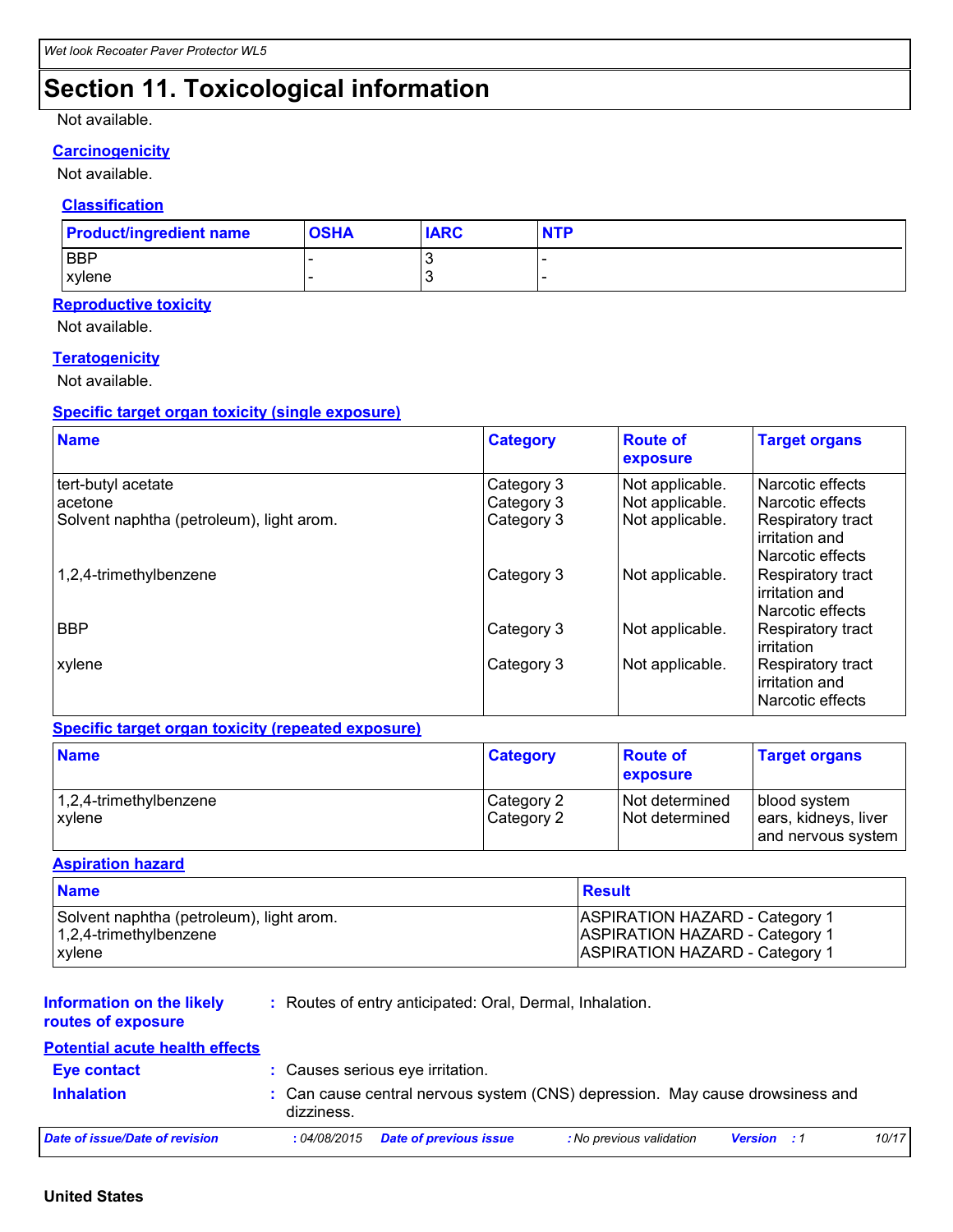# **Section 11. Toxicological information**

| <b>Skin contact</b>                                       | : Defatting to the skin. May cause skin dryness and irritation.                                                                                                                                                             |
|-----------------------------------------------------------|-----------------------------------------------------------------------------------------------------------------------------------------------------------------------------------------------------------------------------|
| <b>Ingestion</b>                                          | : Can cause central nervous system (CNS) depression.                                                                                                                                                                        |
|                                                           |                                                                                                                                                                                                                             |
|                                                           | Symptoms related to the physical, chemical and toxicological characteristics                                                                                                                                                |
| <b>Eye contact</b>                                        | : Adverse symptoms may include the following:<br>pain or irritation<br>watering<br>redness                                                                                                                                  |
| <b>Inhalation</b>                                         | : Adverse symptoms may include the following:<br>nausea or vomiting<br>headache<br>drowsiness/fatigue<br>dizziness/vertigo<br>unconsciousness<br>reduced fetal weight<br>increase in fetal deaths<br>skeletal malformations |
| <b>Skin contact</b>                                       | : Adverse symptoms may include the following:<br>irritation<br>dryness<br>cracking<br>reduced fetal weight<br>increase in fetal deaths<br>skeletal malformations                                                            |
| <b>Ingestion</b>                                          | : Adverse symptoms may include the following:<br>reduced fetal weight<br>increase in fetal deaths<br>skeletal malformations                                                                                                 |
|                                                           | Delayed and immediate effects and also chronic effects from short and long term exposure                                                                                                                                    |
| <b>Short term exposure</b>                                |                                                                                                                                                                                                                             |
| <b>Potential immediate</b>                                | : Not available.                                                                                                                                                                                                            |
| effects                                                   |                                                                                                                                                                                                                             |
| <b>Potential delayed effects</b>                          | : Not available.                                                                                                                                                                                                            |
| <b>Long term exposure</b>                                 |                                                                                                                                                                                                                             |
| <b>Potential immediate</b><br>effects                     | : Not available.                                                                                                                                                                                                            |
| <b>Potential delayed effects</b>                          | $:$ Not available.                                                                                                                                                                                                          |
| <b>Potential chronic health effects</b><br>Not available. |                                                                                                                                                                                                                             |
| <b>General</b>                                            | May cause damage to organs through prolonged or repeated exposure. Prolonged or<br>repeated contact can defat the skin and lead to irritation, cracking and/or dermatitis.                                                  |
| <b>Carcinogenicity</b>                                    | : No known significant effects or critical hazards.                                                                                                                                                                         |
| <b>Mutagenicity</b>                                       | No known significant effects or critical hazards.<br>÷.                                                                                                                                                                     |
| <b>Teratogenicity</b>                                     | May damage the unborn child.<br>÷                                                                                                                                                                                           |
| <b>Developmental effects</b>                              | No known significant effects or critical hazards.                                                                                                                                                                           |
| <b>Fertility effects</b>                                  | Suspected of damaging fertility.                                                                                                                                                                                            |
|                                                           |                                                                                                                                                                                                                             |

*Date of issue/Date of revision* **:** *04/08/2015 Date of previous issue : No previous validation Version : 1 11/17*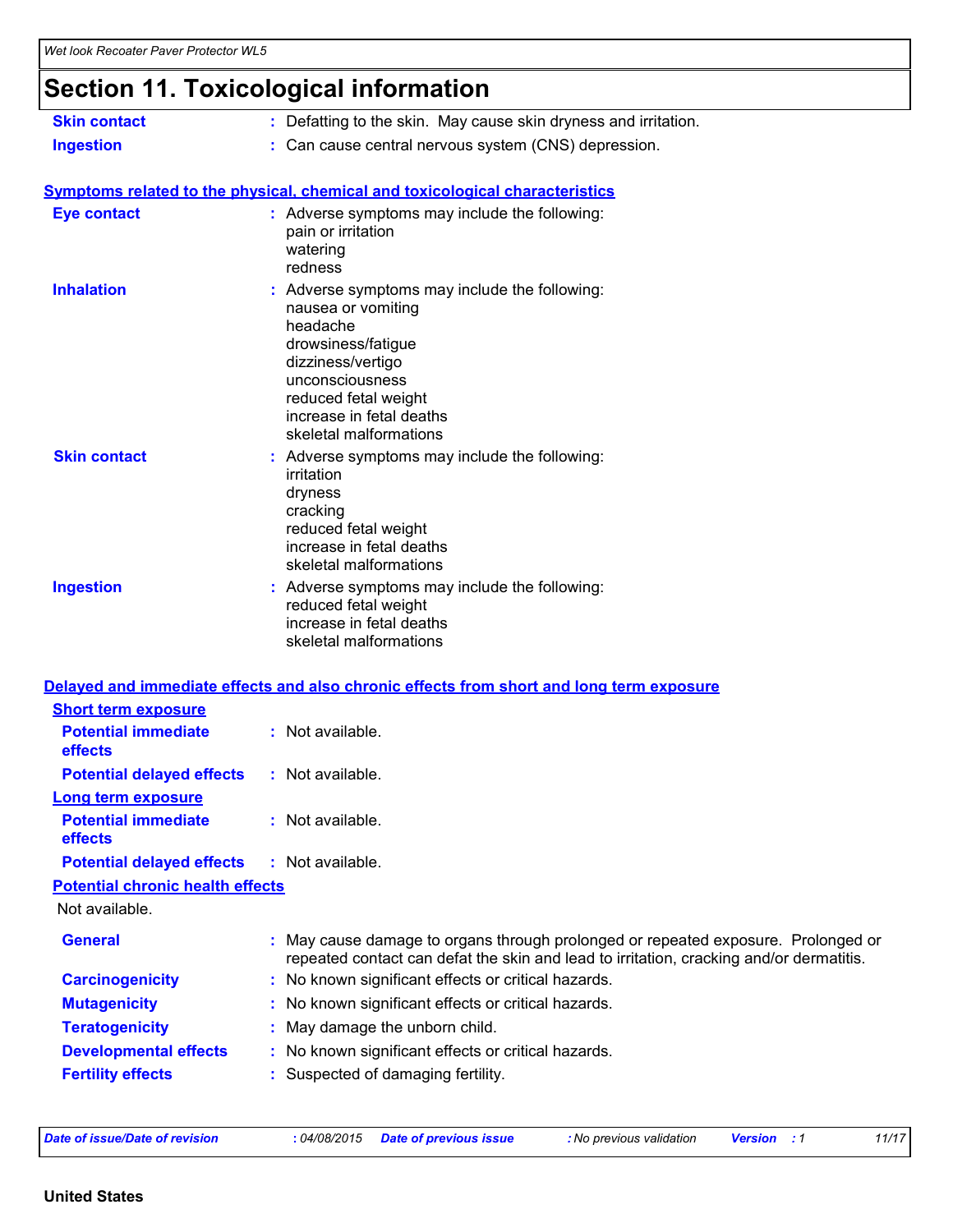### **Section 11. Toxicological information**

#### **Numerical measures of toxicity**

| <b>Acute toxicity estimates</b> |  |
|---------------------------------|--|
|---------------------------------|--|

| <b>Route</b> | <b>TE</b> value |
|--------------|-----------------|
| Oral         | 5304.6 mg/kg    |

### **Section 12. Ecological information**

| <b>Toxicity</b>                |                                     |                                                                                 |                 |  |
|--------------------------------|-------------------------------------|---------------------------------------------------------------------------------|-----------------|--|
| <b>Product/ingredient name</b> | <b>Result</b>                       | <b>Species</b>                                                                  | <b>Exposure</b> |  |
| tert-butyl acetate             | Acute LC50 327000 µg/l Fresh water  | Fish - Pimephales promelas                                                      | 96 hours        |  |
| acetone                        | Acute EC50 20.565 mg/l Marine water | Algae - Ulva pertusa                                                            | 96 hours        |  |
|                                | Acute LC50 6000000 µg/l Fresh water | Crustaceans - Gammarus pulex                                                    | 48 hours        |  |
|                                | Acute LC50 10000 µg/l Fresh water   | Daphnia - Daphnia magna                                                         | 48 hours        |  |
|                                | Acute LC50 100 mg/l Fresh water     | Fish - Pimephales promelas -<br>Juvenile (Fledgling, Hatchling,<br>Weanling)    | 96 hours        |  |
|                                | Chronic NOEC 4.95 mg/l Marine water | Algae - Ulva pertusa                                                            | 96 hours        |  |
|                                | Chronic NOEC 0.016 ml/L Fresh water | Crustaceans - Daphniidae                                                        | 21 days         |  |
|                                | Chronic NOEC 0.1 ml/L Fresh water   | Daphnia - Daphnia magna -<br>Neonate                                            | 21 days         |  |
|                                | Chronic NOEC 5 µg/l Marine water    | Fish - Gasterosteus aculeatus -<br>Larvae                                       | 42 days         |  |
| 1,2,4-trimethylbenzene         | Acute LC50 4910 µg/l Marine water   | Crustaceans - Elasmopus<br>pectenicrus - Adult                                  | 48 hours        |  |
|                                | Acute LC50 7720 µg/l Fresh water    | Fish - Pimephales promelas                                                      | 96 hours        |  |
| <b>BBP</b>                     | Acute EC50 0.22 ppm Marine water    | Algae - Skeletonema costatum                                                    | 72 hours        |  |
|                                | Acute EC50 100 µg/l Fresh water     | Algae - Pseudokirchneriella<br>subcapitata                                      | 96 hours        |  |
|                                | Acute EC50 900 µg/l Fresh water     | Crustaceans - Americamysis<br>bahia                                             | 48 hours        |  |
|                                | Acute EC50 0.76 mg/l Fresh water    | Daphnia - Daphnia magna                                                         | 2 days          |  |
|                                | Acute LC50 510 µg/l Marine water    | Fish - Cymatogaster aggregata -<br>Juvenile (Fledgling, Hatchling,<br>Weanling) | 96 hours        |  |
|                                | Chronic NOEC 60 µg/l Fresh water    | Algae - Pseudokirchneriella<br>subcapitata                                      | 96 hours        |  |
|                                | Chronic NOEC 0.26 mg/l Fresh water  | Daphnia - Daphnia magna                                                         | 21 days         |  |
| xylene                         | Acute LC50 8.5 ppm Marine water     | Crustaceans - Palaemonetes<br>pugio - Adult                                     | 48 hours        |  |
|                                | Acute LC50 3300 µg/l Fresh water    | Fish - Oncorhynchus mykiss                                                      | 96 hours        |  |

#### **Persistence and degradability**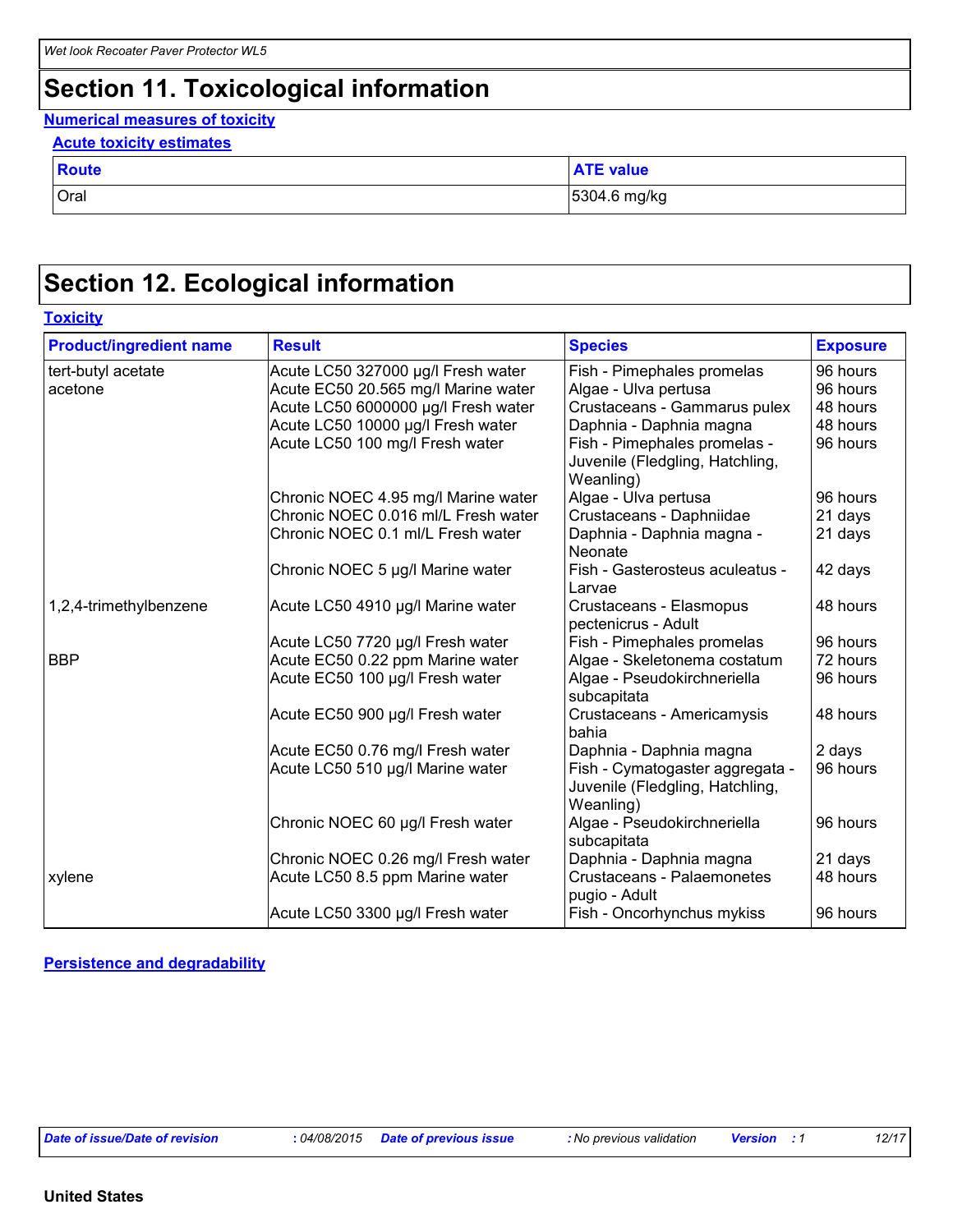### **Section 12. Ecological information**

| <b>Product/ingredient name</b>  | <b>Test</b>                                                                                                                                            | <b>Result</b>                      |        | <b>Dose</b> |                               | Inoculum                |
|---------------------------------|--------------------------------------------------------------------------------------------------------------------------------------------------------|------------------------------------|--------|-------------|-------------------------------|-------------------------|
| acetone<br><b>BBP</b>           | OECD 301B<br>Ready<br>Biodegradability -<br>CO <sub>2</sub> Evolution<br>Test<br>301B Ready<br>Biodegradability -<br>CO <sub>2</sub> Evolution<br>Test | 90.9 % - 28 days<br>93 % - 28 days |        |             |                               |                         |
| <b>Product/ingredient name</b>  | <b>Aquatic half-life</b>                                                                                                                               |                                    |        |             |                               | <b>Biodegradability</b> |
| acetone<br><b>BBP</b><br>xylene |                                                                                                                                                        |                                    | -<br>۰ |             | Readily<br>Readily<br>Readily |                         |

#### **Bioaccumulative potential**

| <b>Product/ingredient name</b> | $LogP_{ow}$ | <b>BCF</b>  | <b>Potential</b> |
|--------------------------------|-------------|-------------|------------------|
| tert-butyl acetate             | 1.64        |             | low              |
| acetone                        | $-0.23$     |             | low              |
| Solvent naphtha (petroleum),   |             | 10 to 2500  | high             |
| light arom.                    |             |             |                  |
| 1,2,4-trimethylbenzene         | 3.63        | 243         | low              |
| <b>BBP</b>                     | 4.77        | 1693.25     | high             |
| xylene                         | 3.12        | 8.1 to 25.9 | low              |

#### **Mobility in soil**

**Soil/water partition coefficient (Koc)** 

- **:** Not available.
- **Other adverse effects** : No known significant effects or critical hazards.

### **Section 13. Disposal considerations**

The generation of waste should be avoided or minimized wherever possible. Disposal of this product, solutions and any by-products should at all times comply with the requirements of environmental protection and waste disposal legislation and any regional local authority requirements. Dispose of surplus and non-recyclable products via a licensed waste disposal contractor. Waste should not be disposed of untreated to the sewer unless fully compliant with the requirements of all authorities with jurisdiction. Waste packaging should be recycled. Incineration or landfill should only be considered when recycling is not feasible. This material and its container must be disposed of in a safe way. Care should be taken when handling emptied containers that have not been cleaned or rinsed out. Empty containers or liners may retain some product residues. Vapor from product residues may create a highly flammable or explosive atmosphere inside the container. Do not cut, weld or grind used containers unless they have been cleaned thoroughly internally. Avoid dispersal of spilled material and runoff and contact with soil, waterways, drains and sewers. **Disposal methods :**

#### **United States - RCRA Toxic hazardous waste "U" List**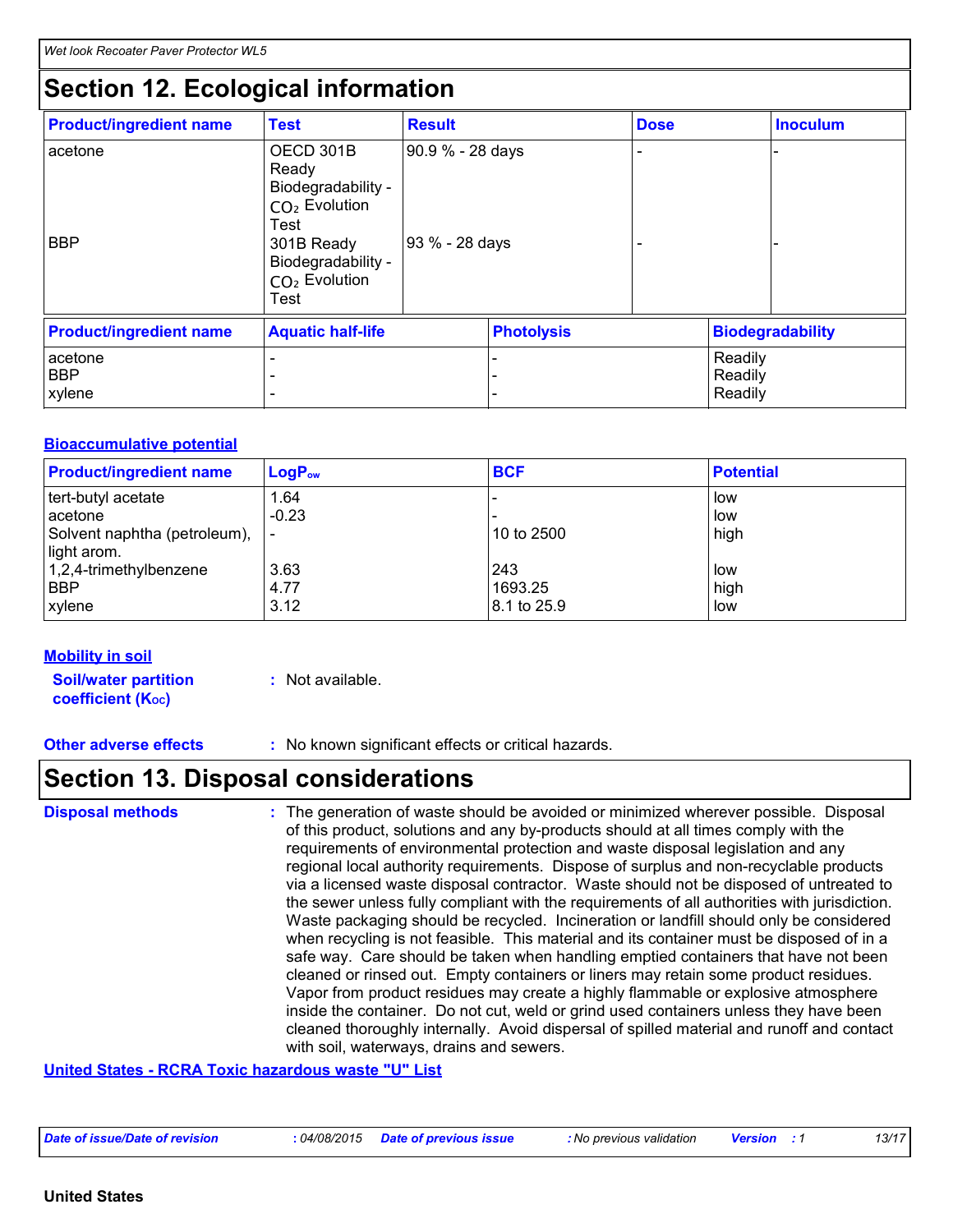### **Section 13. Disposal considerations**

| Ingredient                   | <b>CAS#</b>    | <b>Status</b> | Reference<br>number |
|------------------------------|----------------|---------------|---------------------|
| Acetone (I); 2-Propanone (I) | $167 - 64 - 1$ | Listed        | U002                |

# **Section 14. Transport information**

|                                         | <b>DOT Classification</b>                                                                                                                                                                                                                                                                                                                                                                                                                                                                | <b>IMDG</b>                                                                         | <b>IATA</b>                                                                                                                                                                                                                                                                                                                                                                                                                                                                          |
|-----------------------------------------|------------------------------------------------------------------------------------------------------------------------------------------------------------------------------------------------------------------------------------------------------------------------------------------------------------------------------------------------------------------------------------------------------------------------------------------------------------------------------------------|-------------------------------------------------------------------------------------|--------------------------------------------------------------------------------------------------------------------------------------------------------------------------------------------------------------------------------------------------------------------------------------------------------------------------------------------------------------------------------------------------------------------------------------------------------------------------------------|
| <b>UN number</b>                        | <b>UN1993</b>                                                                                                                                                                                                                                                                                                                                                                                                                                                                            | <b>UN1993</b>                                                                       | <b>UN1993</b>                                                                                                                                                                                                                                                                                                                                                                                                                                                                        |
| <b>UN proper</b><br>shipping name       | Flammable liquids, n.o.s.<br>(acetone) RQ (tert-butyl acetate,<br>BBP)                                                                                                                                                                                                                                                                                                                                                                                                                   | FLAMMABLE LIQUID, N.O.S.<br>(acetone)                                               | Flammable liquid, n.o.s.<br>(acetone)                                                                                                                                                                                                                                                                                                                                                                                                                                                |
| <b>Transport</b><br>hazard class(es)    | 3                                                                                                                                                                                                                                                                                                                                                                                                                                                                                        | 3                                                                                   | 3                                                                                                                                                                                                                                                                                                                                                                                                                                                                                    |
| <b>Packing group</b>                    | $\rm{II}$                                                                                                                                                                                                                                                                                                                                                                                                                                                                                | Ш                                                                                   | Ш                                                                                                                                                                                                                                                                                                                                                                                                                                                                                    |
| <b>Environmental</b><br>hazards         | No.                                                                                                                                                                                                                                                                                                                                                                                                                                                                                      | No.                                                                                 | No.                                                                                                                                                                                                                                                                                                                                                                                                                                                                                  |
| <b>Additional</b><br><b>information</b> | <b>Reportable quantity</b><br>7320.6 lbs / 3323.6 kg [998.86<br>gal / 3781.1 L]<br>Package sizes shipped in<br>quantities less than the product<br>reportable quantity are not<br>subject to the RQ (reportable<br>quantity) transportation<br>requirements.<br><b>Limited quantity</b><br>Yes.<br><b>Packaging instruction</b><br>Passenger aircraft<br>Quantity limitation: 5 L<br>Cargo aircraft<br>Quantity limitation: 60 L<br><b>Special provisions</b><br>IB2, T7, TP1, TP8, TP28 | <b>Emergency schedules (EmS)</b><br>$F-E$ , S-E<br><b>Special provisions</b><br>274 | The environmentally hazardous<br>substance mark may appear if<br>required by other transportation<br>regulations.<br><b>Passenger and Cargo Aircraft</b><br>Quantity limitation: 5 L<br>Packaging instructions: 353<br><b>Cargo Aircraft Only Quantity</b><br>limitation: 60 L<br>Packaging instructions: 364<br><b>Limited Quantities -</b><br><b>Passenger Aircraft</b> Quantity<br>limitation: 1 L<br>Packaging instructions: Y341<br><b>Special provisions</b><br>A <sub>3</sub> |

**Special precautions for user Transport within user's premises:** always transport in closed containers that are **:** upright and secure. Ensure that persons transporting the product know what to do in the event of an accident or spillage.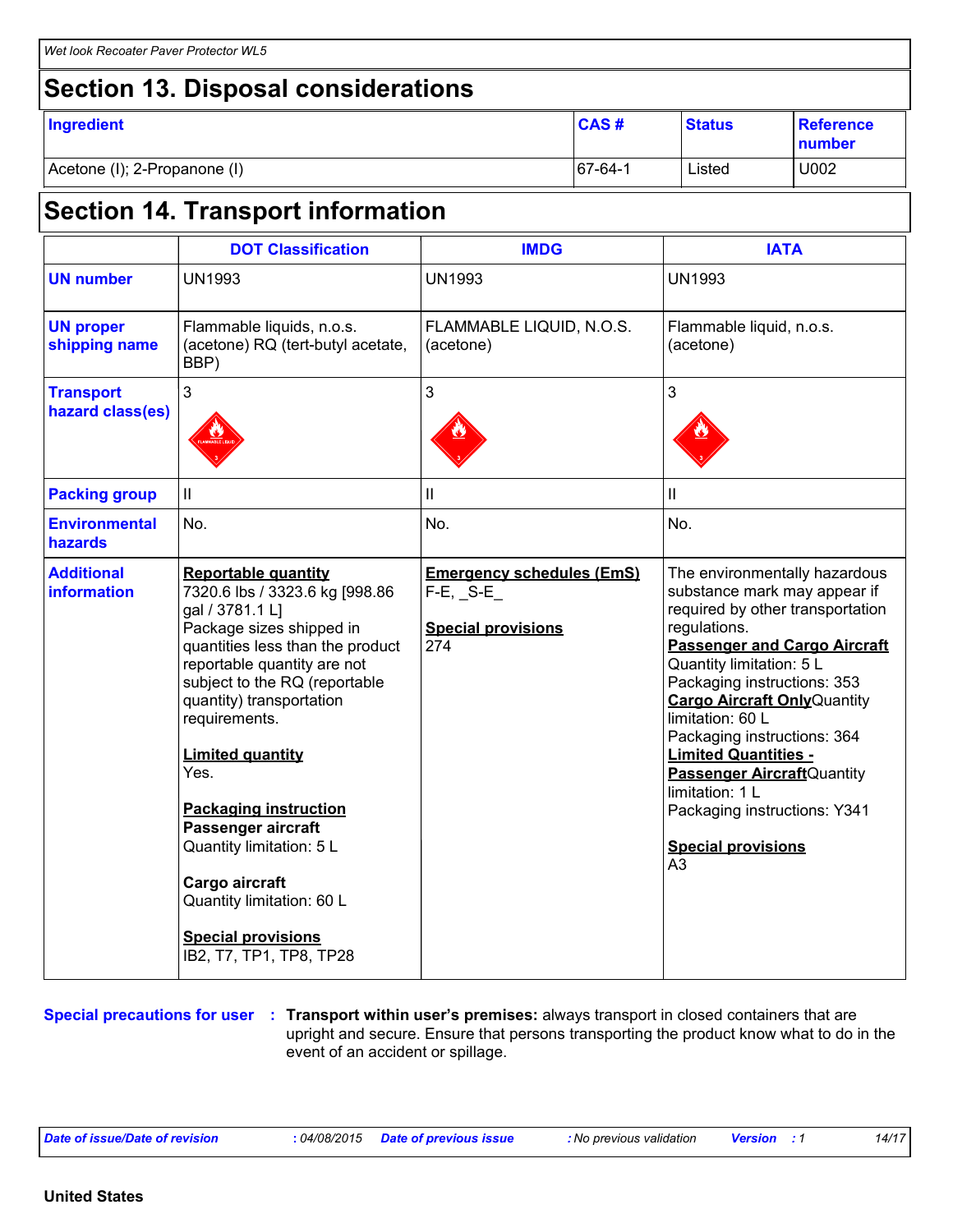### **Section 14. Transport information**

**Transport in bulk according :** Not available. **to Annex II of MARPOL 73/78 and the IBC Code**

# **Section 15. Regulatory information**

| <b>U.S. Federal regulations</b>                                                   |  | : TSCA 8(a) PAIR: tert-butyl acetate                                                |                       |                                         |                 |                                                 |                                                 |  |
|-----------------------------------------------------------------------------------|--|-------------------------------------------------------------------------------------|-----------------------|-----------------------------------------|-----------------|-------------------------------------------------|-------------------------------------------------|--|
|                                                                                   |  | United States inventory (TSCA 8b): All components are listed or exempted.           |                       |                                         |                 |                                                 |                                                 |  |
|                                                                                   |  | Clean Water Act (CWA) 307: BBP                                                      |                       |                                         |                 |                                                 |                                                 |  |
|                                                                                   |  | Clean Water Act (CWA) 311: tert-butyl acetate; xylene                               |                       |                                         |                 |                                                 |                                                 |  |
| <b>Clean Air Act Section 112</b><br>(b) Hazardous Air<br><b>Pollutants (HAPs)</b> |  | : Not listed                                                                        |                       |                                         |                 |                                                 |                                                 |  |
| <b>Clean Air Act Section 602</b><br><b>Class I Substances</b>                     |  | : Not listed                                                                        |                       |                                         |                 |                                                 |                                                 |  |
| <b>Clean Air Act Section 602</b><br><b>Class II Substances</b>                    |  | : Not listed                                                                        |                       |                                         |                 |                                                 |                                                 |  |
| <b>DEA List I Chemicals</b><br>(Precursor Chemicals)                              |  | : Not listed                                                                        |                       |                                         |                 |                                                 |                                                 |  |
| <b>DEA List II Chemicals</b><br><b>(Essential Chemicals)</b>                      |  | : Listed                                                                            |                       |                                         |                 |                                                 |                                                 |  |
| <b>SARA 302/304</b>                                                               |  |                                                                                     |                       |                                         |                 |                                                 |                                                 |  |
| <b>Composition/information on ingredients</b>                                     |  |                                                                                     |                       |                                         |                 |                                                 |                                                 |  |
| No products were found.                                                           |  |                                                                                     |                       |                                         |                 |                                                 |                                                 |  |
| <b>SARA 304 RQ</b>                                                                |  | : Not applicable.                                                                   |                       |                                         |                 |                                                 |                                                 |  |
| <b>SARA 311/312</b>                                                               |  |                                                                                     |                       |                                         |                 |                                                 |                                                 |  |
| <b>Classification</b>                                                             |  | : Fire hazard<br>Immediate (acute) health hazard<br>Delayed (chronic) health hazard |                       |                                         |                 |                                                 |                                                 |  |
| <b>Composition/information on ingredients</b>                                     |  |                                                                                     |                       |                                         |                 |                                                 |                                                 |  |
| <b>Name</b>                                                                       |  | %                                                                                   | <b>Fire</b><br>hazard | <b>Sudden</b><br>release of<br>pressure | <b>Reactive</b> | <b>Immediate</b><br>(acute)<br>health<br>hazard | <b>Delayed</b><br>(chronic)<br>health<br>hazard |  |
| tert-butyl acetate<br>acetone                                                     |  | 60-100<br>$10 - 30$                                                                 | Yes.<br>Yes.          | No.<br>No.                              | No.<br>No.      | Yes.<br>Yes.                                    | No.<br>No.                                      |  |

| acetone                            | $10 - 30$ | Yes. | No. | No. | Yes. | No.  |  |
|------------------------------------|-----------|------|-----|-----|------|------|--|
| Solvent naphtha (petroleum), light | 1-5       | Yes. | No. | No. | Yes. | No.  |  |
| arom.                              |           |      |     |     |      |      |  |
| 1,2,4-trimethylbenzene             | $1 - 5$   | Yes. | No. | No. | Yes. | Yes. |  |
| <b>BBP</b>                         | $0.1 - 1$ | No.  | No. | No. | Yes. | Yes. |  |
| xylene                             | $0.1 - 1$ | Yes. | No. | No. | Yes. | Yes. |  |

#### **SARA 313**

|                                           | <b>Product name</b>                           | <b>CAS number</b>        | $\frac{9}{6}$      |       |  |
|-------------------------------------------|-----------------------------------------------|--------------------------|--------------------|-------|--|
| <b>Form R - Reporting</b><br>requirements | 1,2,4-trimethylbenzene                        | $95-63-6$                | $1 - 5$            |       |  |
| <b>Supplier notification</b>              | 1,2,4-trimethylbenzene                        | $95-63-6$                | 1-5                |       |  |
| Date of issue/Date of revision            | <b>Date of previous issue</b><br>: 04/08/2015 | : No previous validation | <b>Version</b> : 1 | 15/17 |  |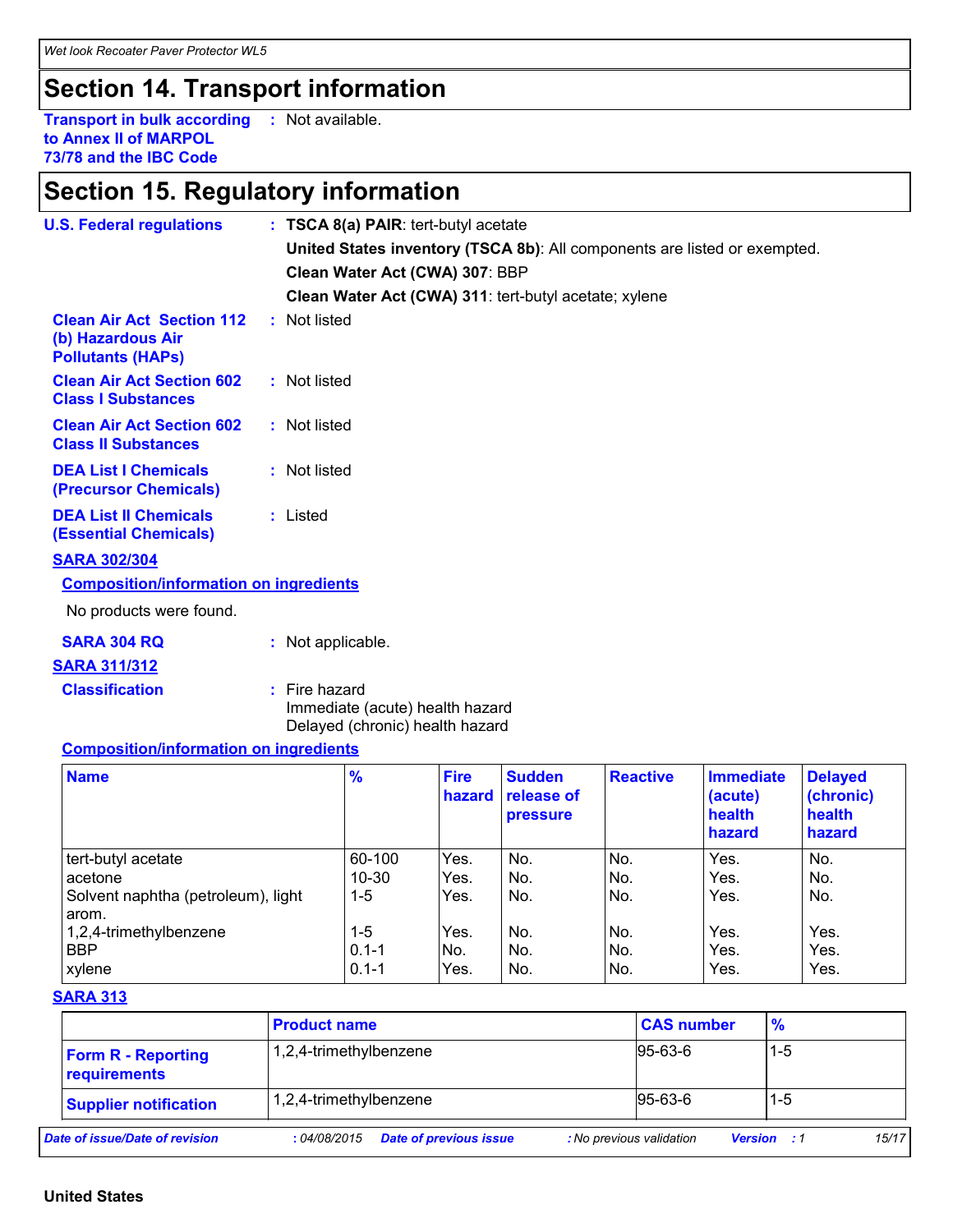### **Section 15. Regulatory information**

SARA 313 notifications must not be detached from the SDS and any copying and redistribution of the SDS shall include copying and redistribution of the notice attached to copies of the SDS subsequently redistributed.

#### **State regulations**

| <b>Massachusetts</b> | : The following components are listed: TERT-BUTYL ACETATE; ACETONE;<br><b>PSEUDOCUMENE</b>                                                                           |
|----------------------|----------------------------------------------------------------------------------------------------------------------------------------------------------------------|
| <b>New York</b>      | : The following components are listed: tert-Butyl acetate; Acetone; 2-Propanone                                                                                      |
| <b>New Jersey</b>    | : The following components are listed: tert-BUTYL ACETATE; ACETIC ACID, 1,<br>1-DIMETHYLETHYL ESTER; ACETONE; 2-PROPANONE; PSEUDOCUMENE; 1,2,<br>4-TRIMETHYL BENZENE |
| Pennsylvania         | : The following components are listed: ACETIC ACID, 1,1-DIMETHYLETHYL ESTER;<br>2-PROPANONE; PSEUDOCUMENE                                                            |

#### **California Prop. 65**

**WARNING:** This product contains less than 0.1% of a chemical known to the State of California to cause cancer. **WARNING:** This product contains less than 1% of a chemical known to the State of California to cause birth defects or other reproductive harm.

| <b>Ingredient name</b> | ∣ Cancer | <b>Reproductive</b> | No significant risk<br>level | <b>Maximum</b><br>acceptable dosage<br><b>level</b> |
|------------------------|----------|---------------------|------------------------------|-----------------------------------------------------|
| <b>BBP</b>             | No.      | Yes.                | No.                          | 1200 µg/day<br>(ingestion)                          |
| cumene                 | Yes.     | No.                 | No.                          | No.                                                 |

### **Section 16. Other information**

**Hazardous Material Information System (U.S.A.)**



**Caution: HMIS® ratings are based on a 0-4 rating scale, with 0 representing minimal hazards or risks, and 4 representing significant hazards or risks Although HMIS® ratings are not required on SDSs under 29 CFR 1910. 1200, the preparer may choose to provide them. HMIS® ratings are to be used with a fully implemented HMIS® program. HMIS® is a registered mark of the National Paint & Coatings Association (NPCA). HMIS® materials may be purchased exclusively from J. J. Keller (800) 327-6868.**

**The customer is responsible for determining the PPE code for this material.**

**National Fire Protection Association (U.S.A.)**



**Reprinted with permission from NFPA 704-2001, Identification of the Hazards of Materials for Emergency Response Copyright ©1997, National Fire Protection Association, Quincy, MA 02269. This reprinted material is not the complete and official position of the National Fire Protection Association, on the referenced subject which is represented only by the standard in its entirety.**